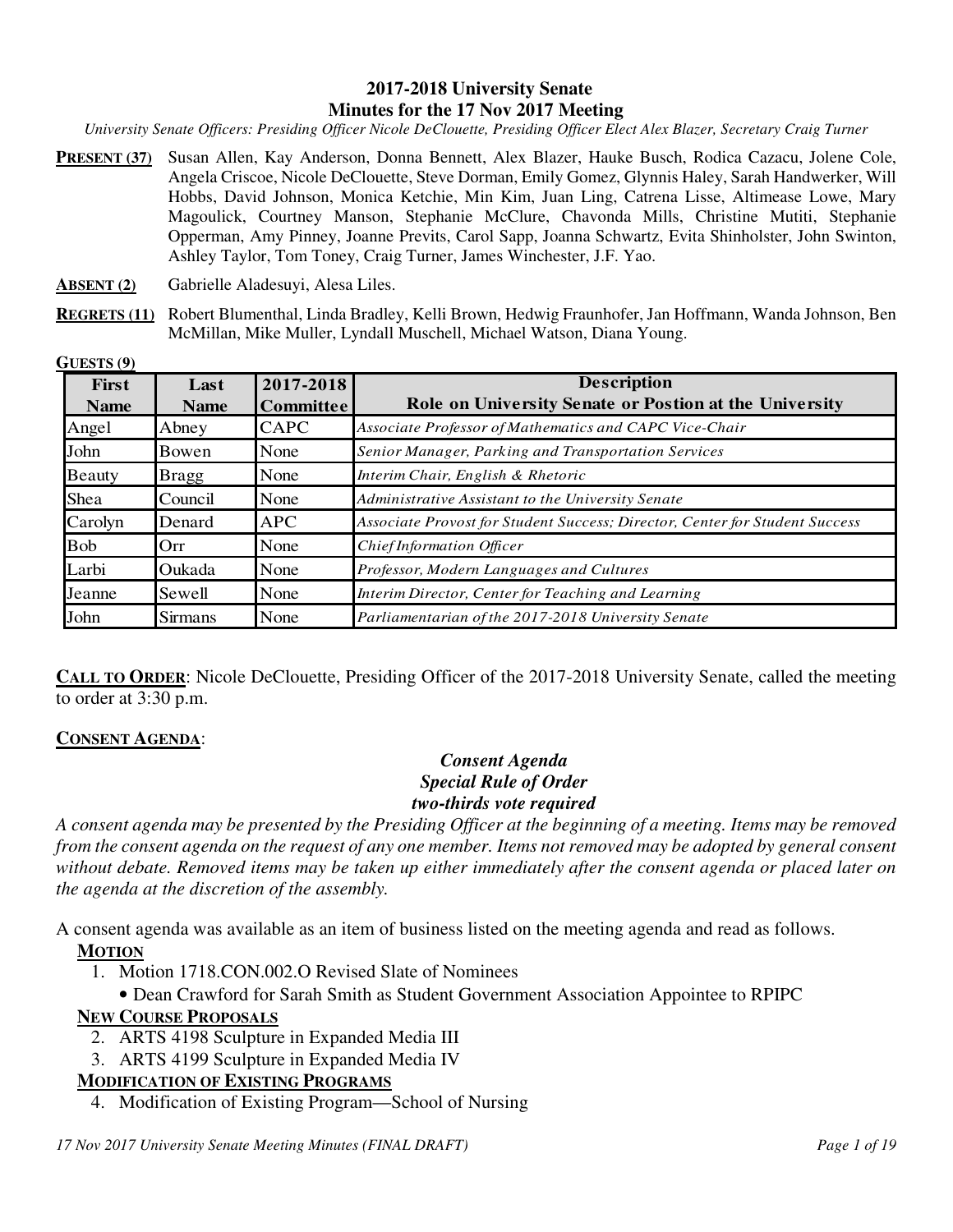- Revisions are related to curriculum and assessments based on CCNE Standard III.
- 5. Modification to Minor—Sociology and Government (Minor in Anthropology)
	- ANTH 1104 Introduction to Archaeology will be removed.
	- ANTH 1102 Introduction to Anthropology will be the required introductory level course for all anthropology majors.

### **AGENDA/MINUTES**

- 6. University Senate Meeting Agenda (11/17/17)
- 7. University Senate Meeting Minutes (10/20/17)

A **MOTION** *to adopt the consent agenda* was made, seconded and approved by voice vote with no proposed extractions and no further discussion with no dissenting voice and only voting members of the university senate eligible to vote.

**AGENDA**: The agenda for this meeting was *approved as circulated* as item 6 of the consent agenda.

**MINUTES**: The minutes of the 20 Oct 2017 university senate meeting were *approved as circulated* as item 7 of the consent agenda.

#### **PRESIDENT'S REPORT** – President Steve Dorman

- 1. **STATE CHARITABLE CONTRIBUTIONS CAMPAIGN (SCCP)** This year's campaign ends today. "State Change. Pledge Today!" The SCCP gives us an opportunity to be an instrument of positive change by supporting health, human services, environmental, and educational charitable programs. Follow your passion or support a cause that resonates with you personally. I would like to thank this year's co-chairs, Dr. Carrie Cook and Mrs. Anna Lumpkin, for a job well done!
- 2. **GC FAMILY SCHOLARSHIP FUND** At our comprehensive campaign public launch a few weeks ago, I announced a program to support the education of our faculty and staff's children and grandchildren who attend Georgia College. The Georgia College Foundation has generously agreed to help fund that program by matching \$100,000 worth of contributions. For every dollar donated to the GC Family Scholarship Fund, our Georgia College Foundation will donate an additional dollar up to \$100,000. Thank you for helping to secure the future of our state, our college, and our children.
- 3. **LEADERSHIP INITIATIVE** This past summer, we had the pleasure of hiring GC's first director of leadership programs, Dr. Harold Mock. In that capacity, he provides program direction and administration for Georgia College's Emerging Leaders, Leadership Certificate, and Georgia Education Mentorship Programs. He collaborates with academic departments and co-curricular units to support other institutional leadership efforts and to coordinate leadership development across the GC curriculum. Additionally, in accordance with Georgia College's strategic plan, Dr. Mock leads our institutional efforts to position Georgia College as a preeminent national leader in academic leadership development and to have a strong regional impact through external partnerships.
- 4. **CITY PARKING** The City of Milledgeville is considering paid surface-street parking for the downtown area which includes many of the city streets surrounding the Georgia College campus. Three public forums to discuss parking were held in the City Council Chambers on November 7 and 8. I understand that a number of Georgia College students, faculty, and staff attended these forums. In addition, a City Council work session was held on Tuesday, November 14; and I understand that there were several Georgia College personnel as well as downtown merchants and citizens who voiced their opinions regarding the plan. I am told that during the meeting, a group of Georgia College students delivered a petition to City Council

stating that implementing paid parking was not a solution to the downtown parking shortage. Both the Downtown Merchants' Association and Kyle Cullars, representing Georgia College, requested that representatives of all stakeholder groups including downtown merchants, downtown residents, Georgia College, Georgia Military College, downtown churches, as well as college students be brought together as a task force to address the parking problem and arrive at a solution that includes input from a variety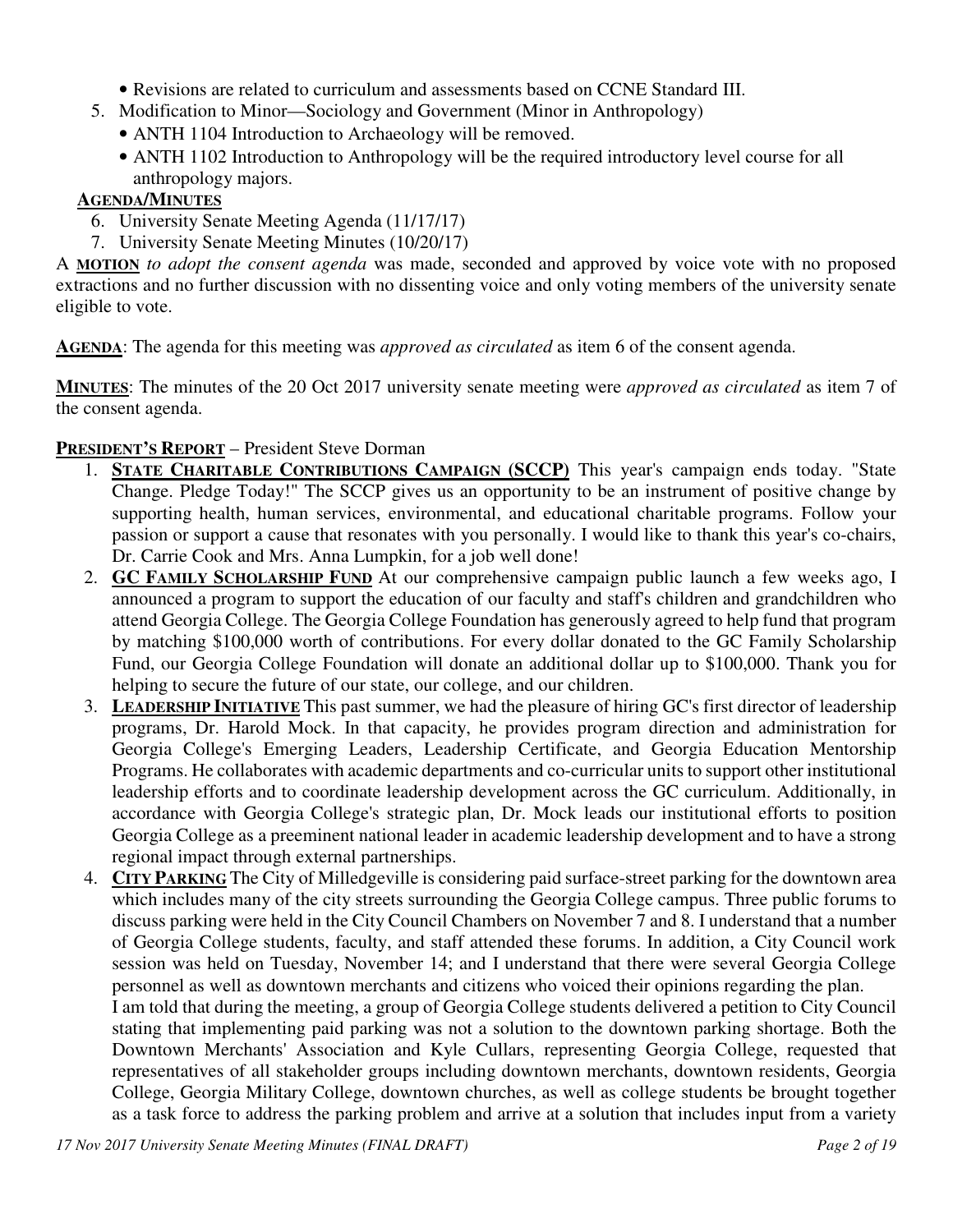of perspectives, not solely that of city government. At present, the city council is still evaluating the input from these public meetings and has not finalized a paid parking plan.

Related to, but independent of the paid parking discussion, has been the city's recent actions to extend two-hour enforced parking. For many years, a two-hour parking limit has been enforced downtown and on Hancock, Wilkinson, and Greene Streets around our campus. Earlier this year, in August, the city expanded the two-hour enforced zone to include Montgomery Street. Now that the resurfacing and restriping has been completed on Clarke Street, the city has begun the installation of two-hour parking signs on Clarke Street between Greene and Montgomery Streets.

### 5. **FACILITIES UPDATES**

*West Campus Center renovation planning is underway.* This project entails refreshing the former gathering space in the West Campus Center to meet leadership development and meeting space needs for the upcoming Sorority Living-Learning Community. Construction start is anticipated early Spring and completion Summer 2018.

*Terrell Hall and Kilpatrick Renovations***:** Terrell Hall will be providing office, classroom, and lab space for Communication programming. Included in this space will be the TV Studio, Radio Station, Student Newspaper as well as collaborative space for our students to gather. Terrell Hall planning is well underway with the final document submission expected to be approved in late Spring and construction starting Summer of 2018. Some selective demolition will begin December 2017, and you will start to see fencing surround the building very soon. Kilpatrick Hall window replacement project is progressing very well also. It will receive new windows reflective of the originals throughout the original portion of Kilpatrick and Peabody Auditorium. Mock-up windows will be installed in December with the remaining windows being replaced over the Summer of 2018.

*Peeler Building***:** This project entails refreshing former office space in the Peeler building to meet planning and storage expectations of the Sorority Living and Learning Community. The renovation of the areas in Peeler is currently under construction and will be completed December 2017.

*We have sold the Macon Center and will be moving our existing programming***.** Our graduate and doctorate programs in Nursing will be moving back to Milledgeville effective Spring semester, and we are currently finalizing a lease agreement with Navicent Health to provide the necessary facilities to support programs. Our existing College of Education programs that were provided through the Macon Center are still under review for appropriate alternative space needs.

### 6. **SAVE THE DATES**

- December 8, 2017, Faculty/Staff Open House at the Old Governor's Mansion from 1:00 2:30
- December 16, 2017, Commencement at the Centennial Center at 1:00 p.m.
- February 9, 2018, State of the University Address in Russell Auditorium at 2:00 p.m.
- 7. **BOARD OF REGENTS POLICY CHANGES**
	- a. **Uniform Academic Calendar Policy** The Uniform Academic Calendar policy is BOR policy 3.4.2, and located at http://www.usg.edu/policymanual/section3/C339/
		- 1) The academic calendar for each USG institution shall consist of two semesters, each with at least 15 weeks of instructional time, as defined by federal regulations issued by the United States Department of Education. The 15 weeks of instructional time shall not include registration or final examinations.
		- 2) All USG institutions, with the exception of the Medical School and Dental School at Augusta University and the College of Veterinary Medicine and School of Law at the University of Georgia, shall begin and end classes for fall semester and spring semester within the prescribed periods set forth in the Academic & Student Affairs Handbook. Each institution will determine all other necessary dates for the semester, including the possibility of flexible scheduling within and between semesters. Each term must be separated by a minimum of one day.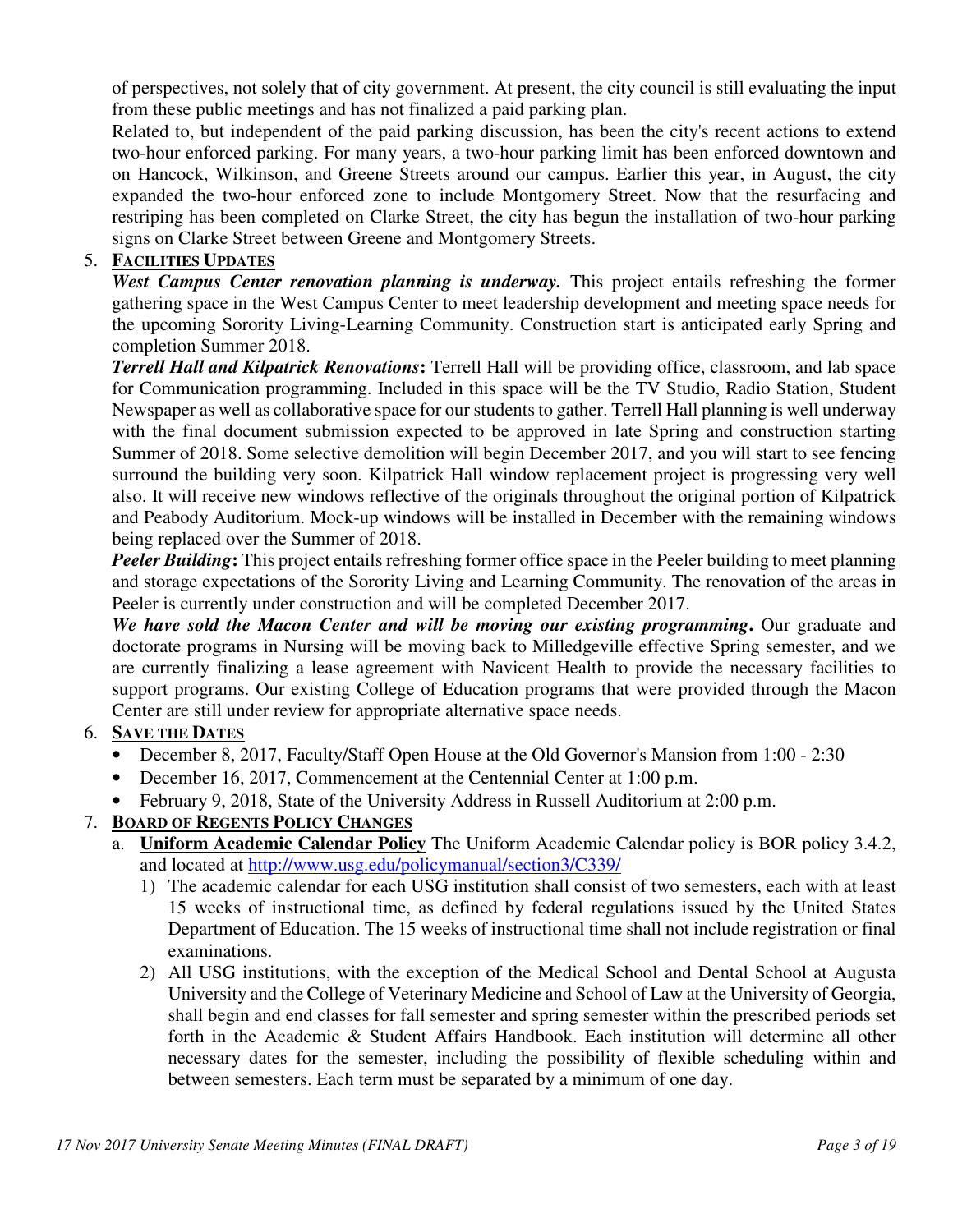- 3) The President of a USG institution or his or her designee has the authority to set the Academic Calendar for the institution within the parameters of this policy. Requests for exceptions to this policy must be submitted in writing by the President of the institution and approved in writing by the USG Chief Academic Officer.
- b. **Universal Weapons Policy** The Weapons policy is BOR policy 9.13, and located at http://www.usg.edu/policymanual/section9/C2600
	- 1) The University System of Georgia (USG) prohibits all weapons on property owned or leased by the USG and its institutions, except as specifically provided herein or as provided in federal or state law.
	- 2) Prohibited weapons do not include sporting equipment possessed for legitimate use in formal or informal athletic or exercise activities.
	- 3) Law enforcement officers, active military personnel, and other similar personnel may possess weapons as authorized by federal or state law to do so.
	- 4) Any person who is 18 years of age or older or currently enrolled in classes in a USG institution may possess an electroshock weapon on the campus(es) of that institution but may only make use of such electroshock weapon in defense of self or others.
	- 5) Weapons carry license holders may possess weapons while under the license holder's physical control in a motor vehicle, in a locked compartment in a motor vehicle, in a locked container in a motor vehicle, or in a locked firearms rack in a motor vehicle.
- 8. **QUESTIONS** President Dorman invited questions from the floor.
	- a. Will the changes to the Uniform Academic Calendar policy in the Board of Regents policy manual affect the academic calendar of Georgia College? *The primary change for uniformity was to clarify that the required fifteen weeks of instructional time per semester shall not include registration or final examinations. Presently, Georgia College complies with this clarification. Thus, the Georgia College academic calendar requires no modifications to comply with the revised policy.*
	- b. Regarding the city parking matter you mentioned, wouldn't a bike path from West Campus to Main Campus help to mediate the current parking challenges? *Jim Lidstone is the point person for a longstanding comprehensive beautiful plan that includes bike paths and has been developed over the last several years. The implementation of this plan is costly and that has prevented its implementation to this point. Financial commitments as well as a number of grants are being sought at this time and if these funding opportunities come to fruition, it may be possible to implement some or all of the existing plan. I encourage you to consult with Jim Lidstone should you desire additional details.*
	- c. Noting the sale of the Macon Center, will there continue to be a Georgia College presence in Macon to deliver existing graduate programs? *The existing facility has been costly, approximately \$350,000 per year, and increasingly underutilized. As the delivery of graduate programs has changed from face-to-face to become largely 100% online or a hybrid (a high proportion delivered online with only select face-to-face meetings for events such as course orientations and tests/exams), the use of the existing physical facilities have greatly diminished. Indeed, one graduate student I met after a commencement ceremony indicated that he had earned a degree from us while living on the west coast and had flown in for commencement to celebrate its completion and that his attendance at commencement was the first and only time he had set foot on our campus. For these reasons, there is no longer a need for a Georgia College physical facility presence in Macon. Plans and provisions are in progress to find cost effective strategies to deliver the face-to-face components of courses that comprise ongoing graduate programs.*
	- d. Given we are delivering a program in the College of Education with Fort Valley State University, is there any chance that Georgia College will be consolidated with other USG institutions? *I have heard no consolidation rumors involving Georgia College. I believe our statewide public liberal arts mission is well understood and highly regarded and supported by the University System of*

*17 Nov 2017 University Senate Meeting Minutes (FINAL DRAFT) Page 4 of 19*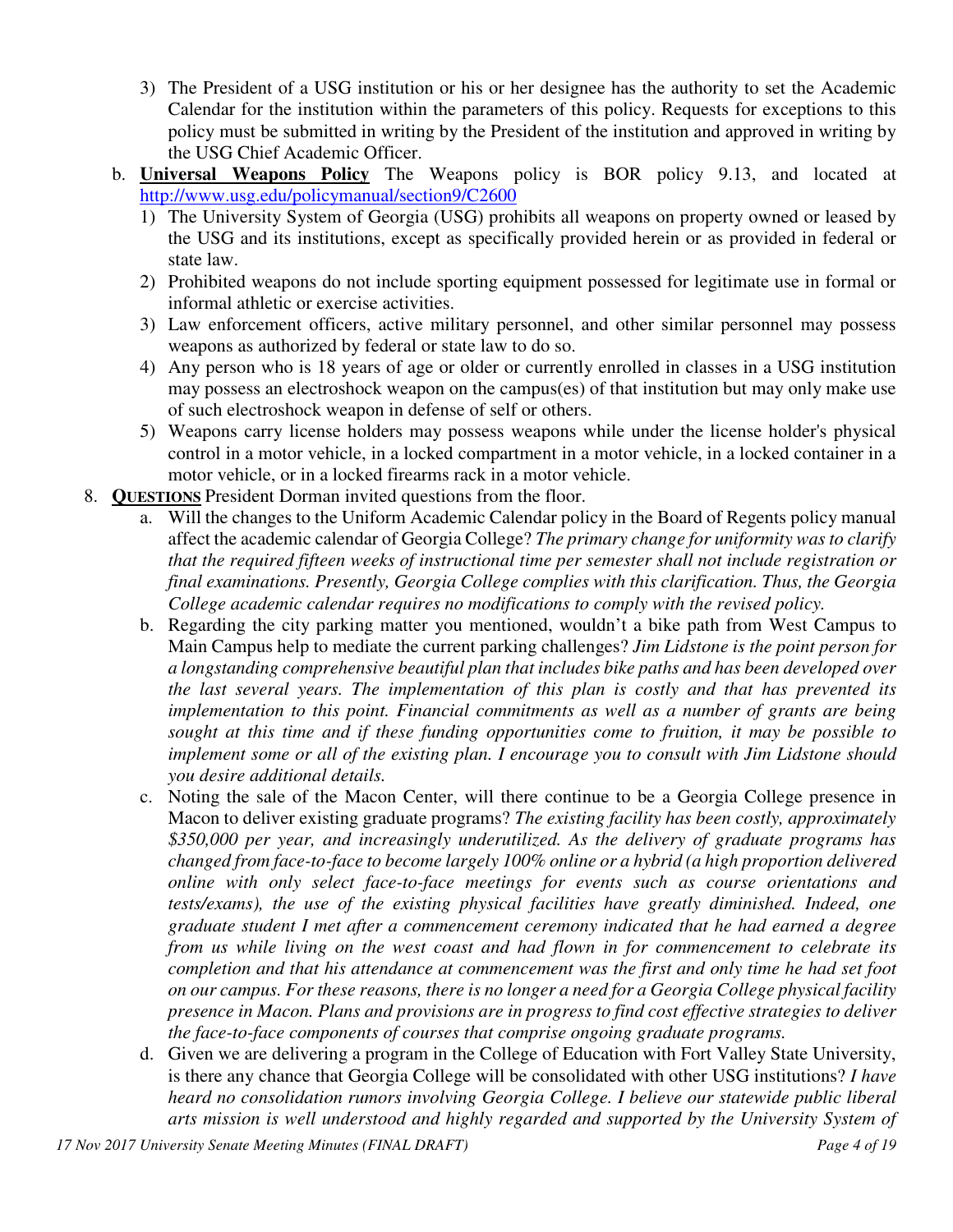*Georgia, the Board of Regents, and the Chancellor. The uniqueness of this mission makes it improbable to anticipate Georgia College will be involved in a consolidation.*

**PROVOST'S REPORT** – As Provost Kelli Brown had extended regrets and was unable to attend this meeting, there was no Provost's Report.

**UNFINISHED BUSINESS**: There was no unfinished business.

**NEW BUSINESS**: Presiding Officer Nicole DeClouette noted that she would turn presiding duties over to Presiding Officer Elect Alex Blazer while she presented motions sponsored by the Executive Committee of the University Senate and resume presiding duties following the presentation of such motions.

- 1. **MOTION 1718.CAPC.012.C (NEW MINOR IN SCULPTURE IN EXPANDED MEDIA)** On behalf of the committee, Angel Abney, CAPC Vice-Chair, presented the motion *To recommend the approval of a new minor in Sculpture in Expanded Media as described in the supporting documents.*
	- a. **SUPPORTING DOCUMENTS** Supporting documentation, accessible in the online motion database, was available for display on the big screen.
		- i. *New Minor Sculpture in Expanded Media with Signature.pdf* A pdf file providing the rationale and details of this curricular proposal as well as the signed cover sheet documenting review prior to and including CAPC for this proposal.
	- b. **CONTEXTUAL INFORMATION** Angel Abney provided the following contextual information.
		- i. The minor in Sculpture in Expanded Media is proposed to replace the deactivated minor in Fiber Arts This proposed minor will complement the existing studio art minors presently offered by the Department of Art.
	- c. **DISCUSSION** None.
	- d. **SENATE ACTION** Motion 1718.CAPC.012.C was *APPROVED* by voice vote with no discussion and with no dissenting voice and only elected faculty senators eligible to vote.
- 2. **MOTION 1718.CAPC.011.C (DEACTIVATION OF BA IN FRENCH)** On behalf of the committee, Angel Abney, CAPC Vice-Chair, presented the motion *To recommend the deactivation of the BA in French as described in the supporting documents.*
	- a. **SUPPORTING DOCUMENTS** Supporting documentation, accessible in the online motion database, was available for display on the big screen.
		- i. *Deactivation of BA French with Signature.pdf* A pdf file providing the rationale and details of this curricular proposal as well as the signed cover sheet documenting review prior to and including CAPC for this proposal.
	- b. **CONTEXTUAL INFORMATION** Angel Abney provided the following contextual information.
		- i. Earlier, the Department of World Languages and Cultures took the steps necessary to establish a B.A. in World Languages and Cultures with a concentration in French and a concentration in Spanish. *Note: During the preparation of these minutes, it is noted that this modification was included in Motion 1516.CAPC.001.C.*
		- ii. This motion proposes deactivating the.BA degree with a French major as student can now earn a B.A. in World Languages and Cultures with a concentration in French.
	- c. **DISCUSSION** None.
	- d. **SENATE ACTION** Motion 1718.CAPC.011.C was *APPROVED* by voice vote with no discussion and with no dissenting voice and only elected faculty senators eligible to vote.
- 3. **MOTION 1718.CAPC.010.C (DEACTIVATION OF BA IN SPANISH)** On behalf of the committee, Angel Abney, CAPC Vice-Chair, presented the motion *To recommend the deactivation of the BA in Spanish as described in the supporting documents.*
	- a. **SUPPORTING DOCUMENTS** Supporting documentation, accessible in the online motion database, was available for display on the big screen.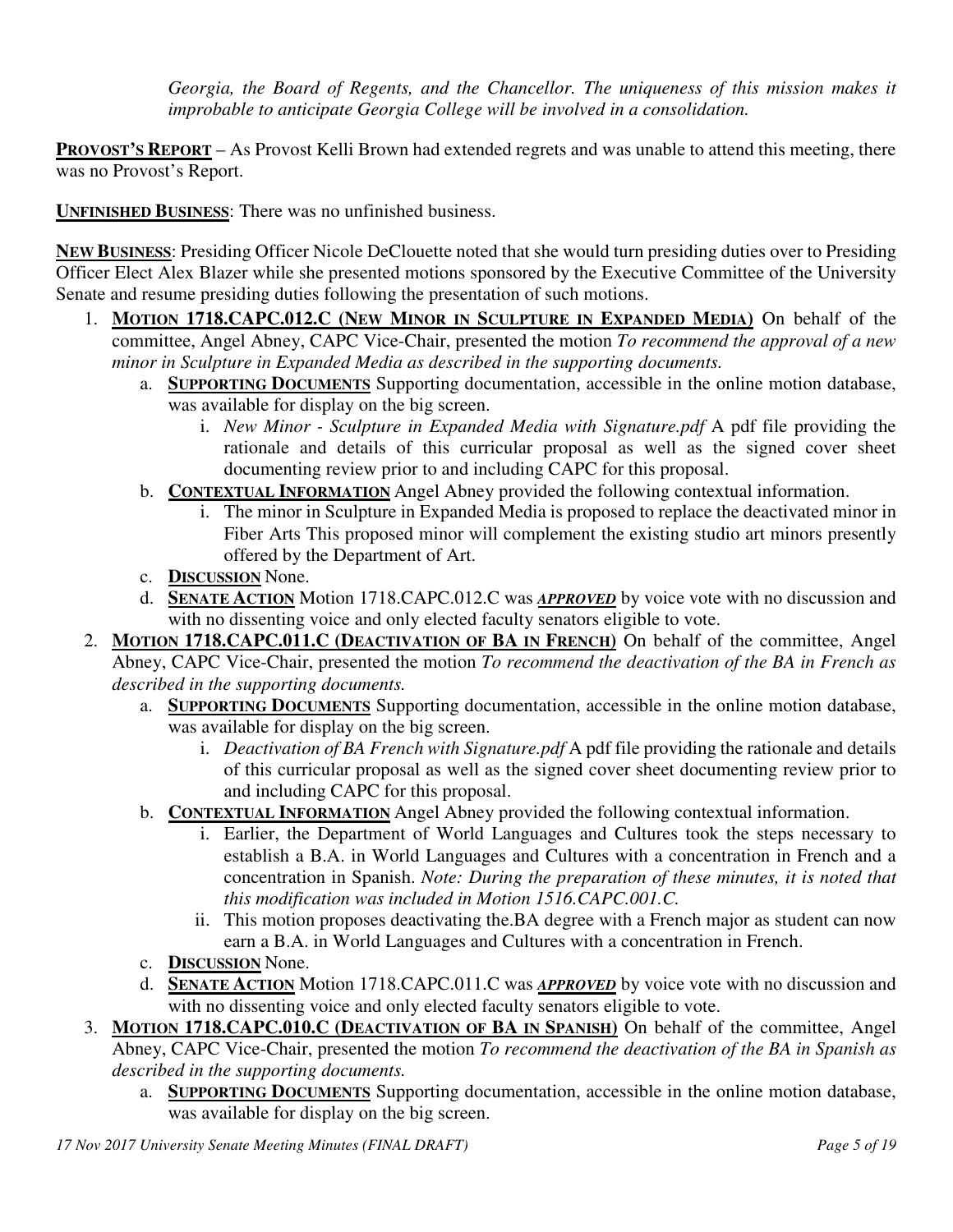- i. *Deactivation of BA Spanish with Signature.pdf* A pdf file providing the rationale and details of this curricular proposal as well as the signed cover sheet documenting review prior to and including CAPC for this proposal.
- b. **CONTEXTUAL INFORMATION** Angel Abney provided the following contextual information.
	- i. Earlier, the Department of World Languages and Cultures took the steps necessary to establish a B.A. in World Languages and Cultures with a concentration in French and a concentration in Spanish. *Note: During the preparation of these minutes, it is noted that this modification was included in Motion 1516.CAPC.001.C.*
	- ii. This motion proposes deactivating the.BA degree with a Spanish major as student can now earn a B.A. in World Languages and Cultures with a concentration in Spanish.
- c. **DISCUSSION** None.
- d. **SENATE ACTION** Motion 1718.CAPC.010.C was *APPROVED* by voice vote with no discussion and with no dissenting voice and only elected faculty senators eligible to vote.
- 4. **MOTION 1718.FAPC.002.R (PEER TEACHING OBSERVATION PILOT PROGRAM)** On behalf of the committee, David Johnson, FAPC Chair, presented the motion *To ENDORSE the creation of a Peer Teaching Observation Pilot Program.*
	- a. **SUPPORTING DOCUMENTS** Supporting documentation, accessible in the online motion database, was available for display on the big screen.
		- i. *Peer Teaching Observation Program Supplemental Info.docx* An MSWord file providing the rationale and details of this proposal.
		- ii. *NSRF Observation Protocol 2.pdf* A description of Observation Protocol #2 Focus Point referenced in the first bullet of the main proposal document.
		- iii. *NSRF Observation Protocol 3.pdf* A description of Observation Protocol #3 Interesting Moments referenced in the first bullet of the main proposal document.
	- b. **CONTEXTUAL INFORMATION** David Johnson provided the following contextual information.
		- i. Peer review of teaching has many benefits in fostering teaching excellence, creating collegial communities of scholar teachers, and more fair and transparent cultures of professional development.
		- ii. This proposal provides an **optional**, **structured**, **formative** evaluation of a **voluntary** participant's teaching. Information from the observation(s) will be shared **only** with the voluntary participant*.*
		- iii. The target-audience is tenure-track faculty in their first three years of teaching. The pilot program is **voluntary** and initiated by the faculty member. The faculty member will choose at least one course taught during a school year for the **formative** peer-observation.
		- iv. Among our current resources, CTL (Center for Teaching and Learning) offers a **confidential**, **formative** mid-term student feedback service available to all instructors. It is ideally done 4-8 weeks into the semester. At the invitation of an instructor, a facilitator – trained in the Group Instructional Feedback Technique (GIFT) – guides students through a 25-minute, group consensus-building process offering student feedback to a series of directed questions. This assessment generates a student consensus opinion.
		- v. The proposal is for a two-part comprehensive **formative** course review program as follows.
			- 1) Part 1 Peer observation of a class using one of two resources from the National School Reform Faculty a) Observation Protocol #2 - Focus Point
				- b) Observation Protocol #3 Interesting Moments
			- 2) Part 2 Group Instructional Feedback Technique midterm assessment (currently used)
		- vi. A single, trained, out-of-department CTL reviewer assesses the first 25(+) minutes of a class period using an agreed-upon Peer Review protocol and then performs the traditional 25-minute Group Instructional Feedback Technique student assessment at the end of class.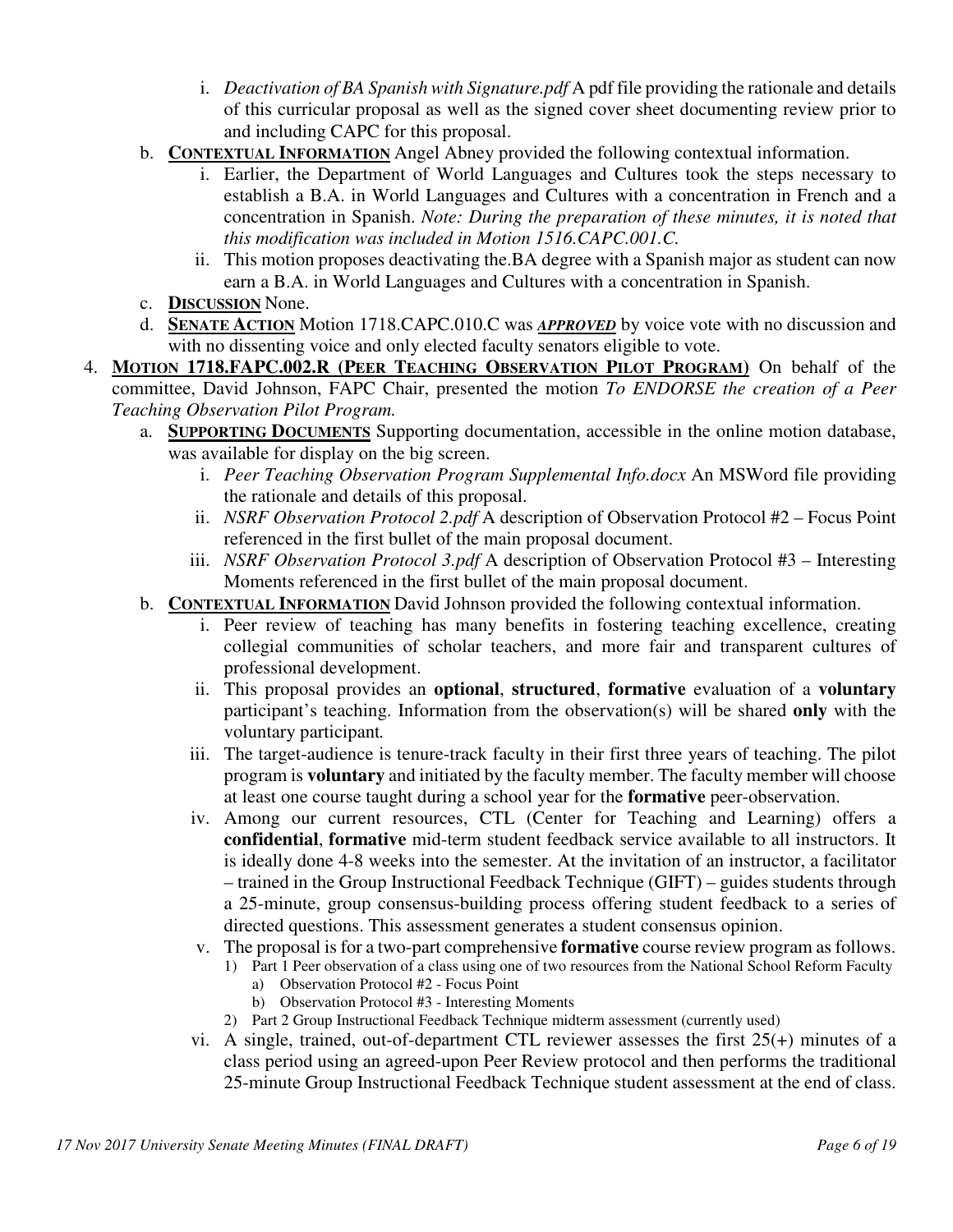- vii. Faculty will still have the option to participate only in the Group Instructional Feedback Technique model feedback technique, but that will be a separate entity from this pilot program.
- viii. At the end of one year, FAPC will assess this pilot program and discuss its continuation or expansion.
- c. **DISCUSSION** There was one point of discussion.
	- i. Jeanne Sewell, Interim Director of the Center for Teaching and Learning, noted a need for additional faculty to become trained as facilitators to support the existing Group Instructional Feedback Technique program as well as this new proposed program AND invited faculty to contact the Center for Teaching and Learning to sign up for such training.
- d. **SENATE ACTION** Motion 1718.FAPC.002.R was *APPROVED* by voice vote with no additional discussion and with no dissenting voice and only elected faculty senators eligible to vote.
- 5. **MOTION 1718.ECUS.004.O (APPROPRIATION OF FUNDS TO SUPPORT TRAVEL TO USGFC MEETINGS)** On behalf of the committee, Nicole DeClouette, ECUS Chair, presented the motion *To recommend as a budget guiding principle the appropriation of funds from the university senate budget to reimburse travel by USGFC representatives to the USGFC meetings.*
	- a. **SUPPORTING DOCUMENTS** Supporting documentation, accessible in the online motion database, was available for display on the big screen.
		- i. *1718.ECUS\_.004.docx* An MSWord file providing the details of this proposal.
	- b. **CONTEXTUAL INFORMATION** Nicole DeClouette provided the following contextual information.
		- i. Our past practice has been to reimburse from the university senate budget the travel expenses incurred by the voting representative – our Presiding Officer Elect – to attend the semesterly meetings of the University System of Georgia Faculty Council (USGFC).
		- ii. With the recent addition of a second non-voting representative an Elected Faculty Senator elected by the set of all Elected Faculty Senators – to the USGFC, we now propose to reimburse from the university senate budget the travel expenses incurred by the voting representative and non-voting representative to attend the semesterly meetings of the University System of Georgia Faculty Council (USGFC).
		- iii. This is being proposed as a motion as the university senate should determine the appropriation of funds from its budget.
	- c. **DISCUSSION** The deliberation comprised two questions from the floor and an answer to each.
		- i. Is there any reason to expect we cannot sustain this reimbursement with our current annual budget allocation of \$5000? *No, there is not. Historically, the primary expenditure from this budget is the costs to implement the annual governance retreat. The excess has been substantive and has supported USGFC travel reimbursement as well as allowed significant discretionary support of the university senate*.
		- ii. Is there a quorum present? *Yes.*
	- d. **SENATE ACTION** Motion 1718.ECUS.004.O was *APPROVED* by voice vote with no additional discussion and with no dissenting voice and only voting members of the university senate eligible to vote.
- 6. **MOTION 1718.ECUS.002.O (PROPOSED REVISIONS TO THE GC INSTITUTIONAL STATUTES)** On behalf of the committee, Nicole DeClouette, ECUS Chair, presented the motion *To approve the proposed revisions to the GC Institutional Statutes as outlined in the supporting document*.
	- a. **SUPPORTING DOCUMENTS** Supporting documentation, accessible in the online motion database, was available for display on the big screen.
		- i. *Institutional Statutes Revisions 10.16.17.docx* An MSWord file containing the proposed revisions marked using Track Changes format.
	- b. **CONTEXTUAL INFORMATION** Nicole DeClouette provided the following contextual information. **ARTICLE IV. THE UNIVERSITY SENATE**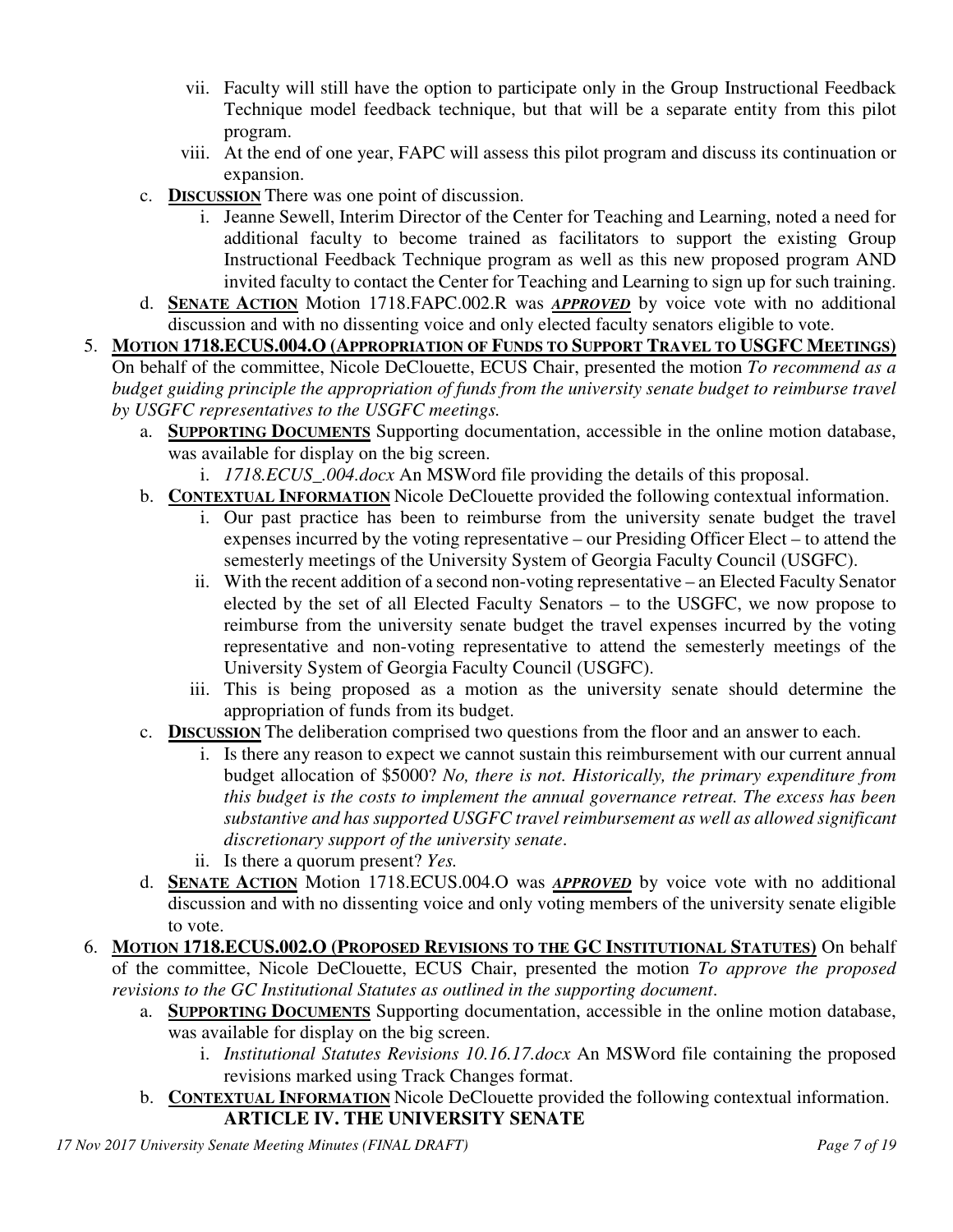**Section 1.** The University Senate is endowed with all the legislative powers and authority of the University Faculty and shall be the policy-making assembly at the Institution.

PROPOSED CHANGES: The University Senate is endowed with all the legislative powers and authority of the University Faculty and shall review and recommend policy subject to the approval of the University President and shall advise the University administration.

**Section 2.** The University Senate shall have the responsibility for establishing committees, including any committees required to remain in compliance with policies of the Board of Regents, federal or state law, and accreditation or certification organizations that are needed for orderly and efficient governance.

PROPOSED CHANGES: To strike Section 2 of the Institutional Statutes because the University Senate already has the ability to establish committees and work groups within the university senate:

Article V. Committees of the University Senate

V.Section1.C.7 *Committees*. The Executive Committee may recommend to the University Senate for its consideration and approval such standing and/or special committees as it deems necessary.

**Section 3.** The University Senate shall not adopt any regulations affecting curricula, or the internal affairs of an academic unit except insofar as such action may be necessary to protect the interests of the Institution as a whole, but it may make recommendations to the faculty of an academic unit concerning matters within their jurisdiction.

PROPOSED CHANGES: The University Senate shall not adopt any regulations affecting curricula and will strive to be mindful and respectful of matters that are more appropriately handled by the academic units (college, school, department, etc.) and divisions yet may make recommendations concerning matters within these areas that have broader institutional impact or implications.

**Section 4.** The University President shall have fifteen (15) calendar days to decide whether to accept or veto an action taken by the University Senate. Should the President veto the action(s), the President shall provide the University Senate a written statement of the reason(s) for the veto. The University Senate shall have the right to (a) accept the veto; (b) confer with the President to construct a compromise action; or (c) reject the veto requesting that the President reconsider. The decision of which action to take must be approved by a two-thirds (2/3) majority vote of the voting membership of the University Senate. If the University Senate or University President refuses to recede, and if agreement cannot be reached, the matter shall be referred to the Board of Regents through the Chancellor for review pursuant to the pertinent policies of the Board of Regents.

PROPOSED CHANGES: To strike Section 4 of the Institutional Statutes because the President already has the authority to veto any act of the University Senate (by BoR Policy).

ARTICLE II. THE PRESIDENT, Section 2, C. The President shall have the right to veto any action of the University Senate as specified in Article IV Section 4 of these Statutes. This proposed revision necessitates a change to this section, namely to strike the underlined language as it refers to section (Article IV Section 4) of the institutional statutes that is proposed for deletion.

- c. **DISCUSSION** The following was the only point of discussion.
	- i. A **MOTION** *To AMEND Article* I Section 1 *of the proposed revisions to the institutional statutes replacing*

*Section 1. The University Senate is endowed with all the legislative powers and authority of the University Faculty and shall review and recommend policy subject*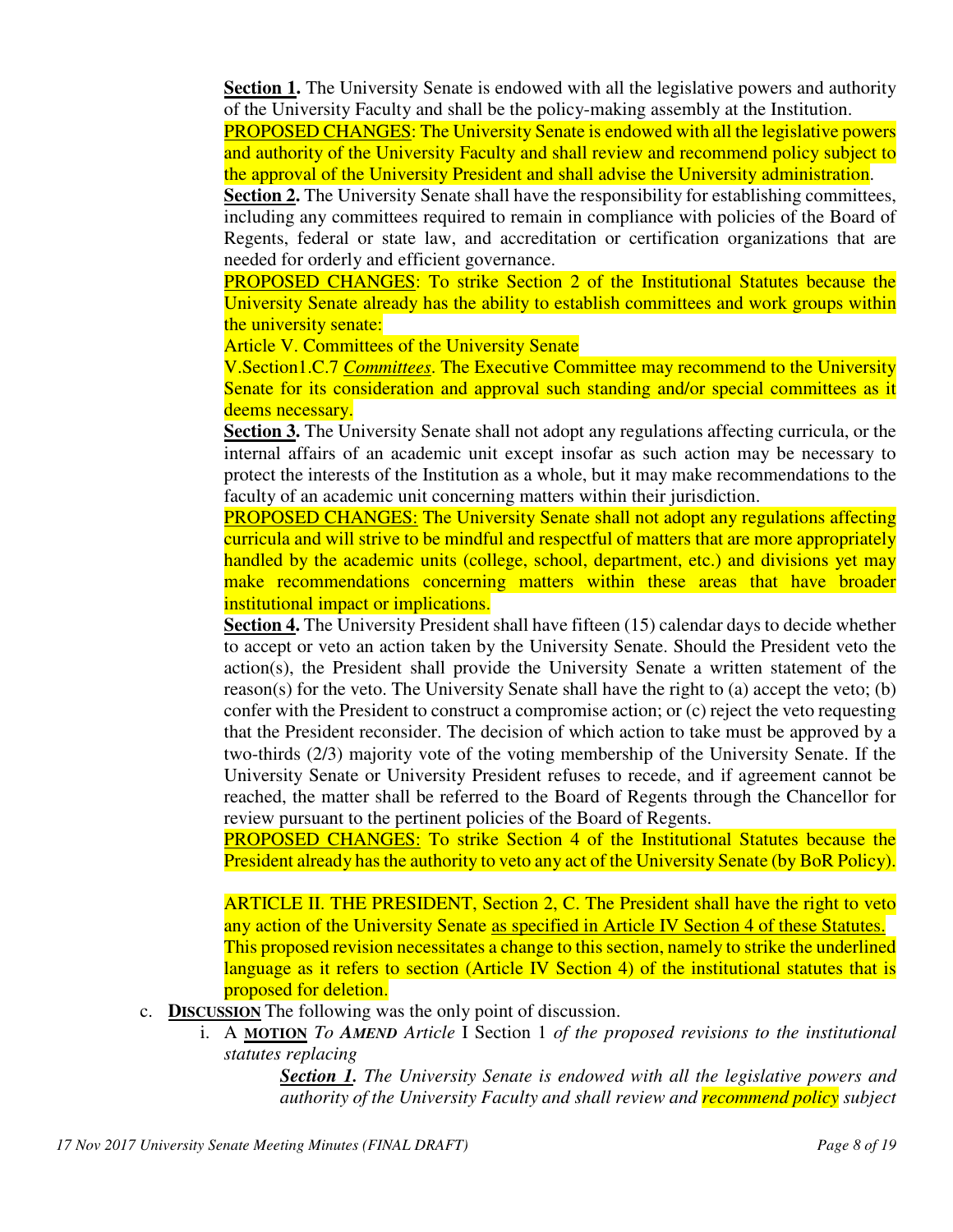*to the approval of the University President and shall advise the University administration.* 

*with* 

*Section 1. The University Senate is endowed with all the legislative powers and authority of the University Faculty and shall review and recommend for or against policy subject to the approval of the University President and shall advise the University administration*.

was made and seconded.

The rationale for the proposed amendment is to provide a clear indication that policy recommendations by the university senate can be **for** a proposed policy under review or **against** a proposed policy under review. In the current proposal, the phrase *review and recommend polic*y might be interpreted to conclude that only a recommendation **for** a proposed policy under review would be permitted. This *recommend for or against policy* phrase is present in the scope of each committee in the university senate bylaws (as proposed for revision). Thus, this amendment, if adopted, provides a consistency in the phrasing of the institutional statutes and the university senate bylaws (as proposed for revision) on a point that received significant deliberation during the development of the proposed revisions to these two governance documents.

This motion to amend was approved by voice vote with no dissenting voice and only voting members of the university senate eligible to vote.

d. **SENATE ACTION** Motion 1718.ECUS.002.O was *APPROVED AS AMENDED* by voice vote with no additional discussion and with a vocal minority expressing dissent and only voting members of the university senate eligible to vote.

*Note: This was the second university senate meeting at which this motion was considered. At the conclusion of its deliberation at the previous university senate meeting, further deliberation including a vote on this motion was POSTPONED to the next university senate meeting to comply with the Institutional Statutes revision process that is quoted here.* 

### *ARTICLE V. MODIFICATIONS*

*Section 1. Any proposed modification to these Statutes must be submitted in writing to the Executive Committee of the University Senate for consideration by the University Senate. The Executive Committee shall make a report to the University Senate regarding the proposed modification(s). A motion shall be made regarding the disposition and tabled until the next University Senate meeting. Adoption of a modification requires a two thirds (2/3) majority approval of the voting membership of the University Senate. As is the case for any action of the University Senate, the modification also requires the approval of the University President as specified in Article IV Section 4 of these Statutes.*

- 7. **MOTION 1718.ECUS.003.B (PROPOSED REVISIONS TO THE UNIVERSITY SENATE BYLAWS)** On behalf of the committee, Nicole DeClouette, ECUS Chair, presented the motion *To approve the proposed revisions to the University Senate Bylaws as outlined in the supporting document*.
	- a. **SUPPORTING DOCUMENTS** Supporting documentation, accessible in the online motion database, was available for display on the big screen.
		- i. *USBylaws Revisions 10.16.17.docx* An MSWord file containing the proposed revisions marked using Track Changes format.
	- b. **CONTEXTUAL INFORMATION** Nicole DeClouette provided the following contextual information. **Article I. Purposes and Powers**

I.Section1. *Statutory*. The purposes and powers of the University Senate are specified in Article IV of the Institutional Statutes and included here in italics and underlined for information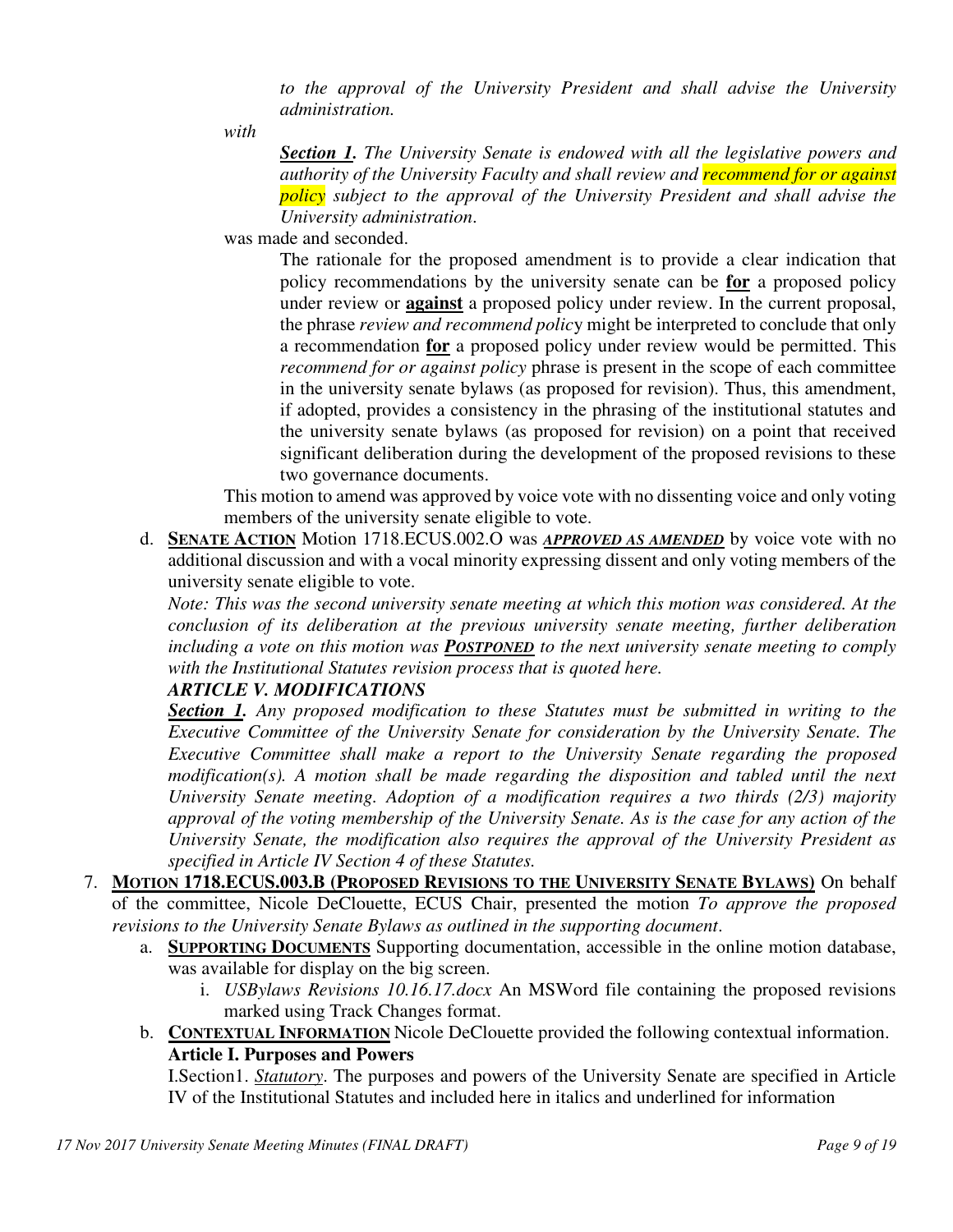*I.Section1.A. The University Senate is endowed with all the legislative powers and authority of the University Faculty and shall review and recommend policy subject to the approval of the University President, and shall advise the University administration.* 

*I.Section1.B. The University Senate shall not adopt any regulations affecting curricula, and will strive to be mindful and respectful of matters that are more appropriately handled by the academic units (college, school, department, etc.) and divisions, yet may make recommendations concerning matters within these areas that have broader institutional impact or implications.* 

This section (above) is revised to align with the proposed changes to the Institutional Statutes.

# **Article II. Membership, Election of University Senators and Meetings of the University Senate**

II.Section1.A.1.a. *Voting*. Only faculty vote on academic matters. In this context, faculty is defined as being a member of the corps of instruction for votes of the academic standing committees – specifically the Academic Policy Committee, the Curriculum and Assessment Policy Committee, and the Faculty Affairs Policy Committee – while faculty is defined as being an elected faculty senator for votes of the university senate. Further, academic matters are defined as such fundamental areas as research, faculty status, and those aspects of student life which relate to the educational process as contextualized in *the Statement on Government of Colleges and Universities* in the *American Association of University Professors Policy Documents and Reports*, which is colloquially known as the *AAUP Redbook*.

The presiding officer in conference with ECUS will make the final determination regarding voting status on issues involving academic matters.

This (II.Section1.A.1.a above) is a new bylaw to clarify voting on academic matters.

### **Article V. Committees of the University Senate**

The wording "shall review and recommend for or against" is proposed to replace "shall be concerned with" in the scopes of each committee (APC, FAPC, SAPC, RPIPC, and the newly proposed committee Educational Assessment and Policy Committee (EAPC)) to make it very clear that once a committee reviews a proposed policy, the committee may recommend for or against the proposed policy.

### **V.Section2.C.2. Educational Assessment and Policy Committee**

V.Section2.C.2.a. *Membership*. The Educational Assessment and Policy Committee shall have thirteen (13) members distributed as follows: eleven (11) members selected from the Corps of Instruction faculty, at least seven (7) of whom are elected faculty senators, one (1) member who is the Chief Academic Officer or an individual appointed by the Chief Academic Officer to serve as her/his designee in compliance with V.Section2.C, and one (1) member appointed by the University President in compliance with II.Section1.A.5.

V.Section2.C.2.b. *Scope*. The Educational Assessment and Policy Committee shall review and recommend for or against policy relating to educational processes and academic assessment, which includes, but is not limited to, policies relating to general university degree requirements (e.g. Foreign Language requirement, Wellness requirement), and academic program assessment. In addition to its policy recommending function, this committee also provides advice, as appropriate, on procedural matters relating to the educational process and academic assessment.

Change from Curriculum and Assessment Policy Committee (CAPC) to Educational Assessment and Policy Committee (EAPC). Essentially, it is a removal of curriculum oversight and policies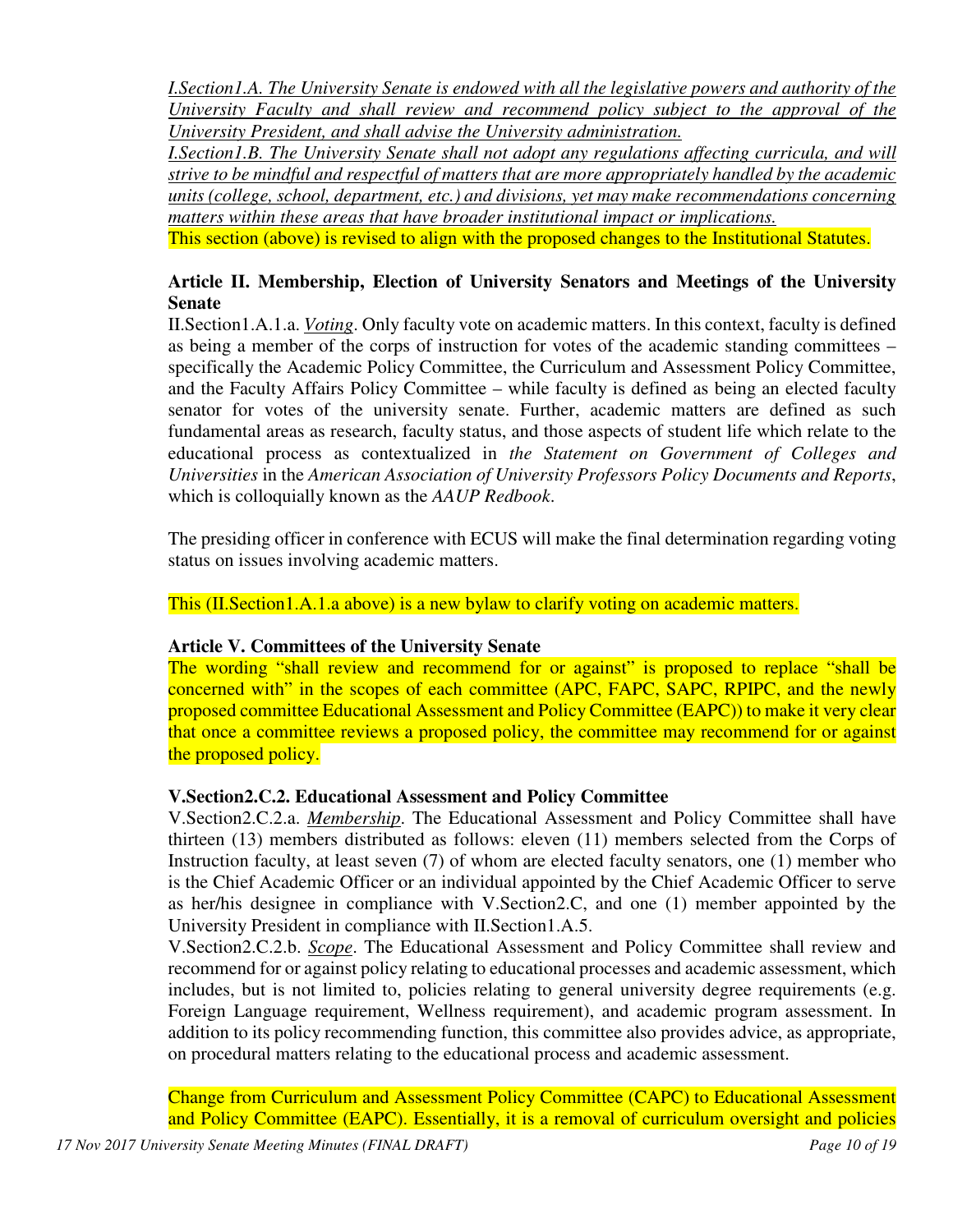relating to general education curriculum (because these will now be handled by the University Curriculum Committee).

- c. **DISCUSSION** The following were points of discussion.
	- i. A **MOTION** *To AMEND I.Section1.A of the proposed revisions to the university senate bylaws replacing*

*I.Section1.A The University Senate is endowed with all the legislative powers and authority of the University Faculty and shall review and recommend policy subject to the approval of the University President and shall advise the University administration.* 

*with* 

*I.Section1.A The University Senate is endowed with all the legislative powers and authority of the University Faculty and shall review and recommend for or against policy subject to the approval of the University President and shall advise the University administration*.

was made and seconded.

The rationale for the proposed amendment is to accurately quote the institutional statutes and incorporate the same amendment made during the deliberation of motion 1718.ECUS.002.O that took place earlier at this meeting.

This motion to amend was approved by voice vote with no dissenting voice and only voting members of the university senate eligible to vote.

ii. What does the proposed Educational Assessment and Policy Committee do? How is educational defined?

*One of the anticipated activities of the proposed committee is to consider assessment of the GC Journeys Program. The scope of this committee, as currently proposed, is* 

*V.Section2.C.2.b. Scope. The Educational Assessment and Policy Committee shall review and recommend for or against policy relating to educational processes and academic assessment, which includes, but is not limited to, policies relating to general university degree requirements (e.g. Foreign Language requirement, Wellness requirement), and academic program assessment. In addition to its policy recommending function, this committee also provides advice, as appropriate, on procedural matters relating to the educational process and academic assessment.* 

- iii. How often does this type of activity occur? Answers from the floor were
	- 1) Not recently, i.e. not for at least five years in my memory.
	- 2) The incorporation of Area B GC1Y/GC2Y is the most recent in my memory.
	- 3) The proposed University Curriculum Committee will defer curricular policy matters to Educational Assessment and Policy Committee.
	- 4) The Curriculum and Assessment Policy Committee (CAPC) is being gutted to form the Educational Assessment and Policy Committee (EAPC). Why not just delete CAPC, rather than modifying CAPC as proposed to form EAPC? The time of the individuals destined to populate EAPC would be better spent in some other service capacity.
	- 5) I would recommend keeping the Educational Assessment and Policy Committee as proposed for now. It could be later deleted after monitoring its activity.
	- 6) It is my understanding that Cara Smith, Director of Institutional Effectiveness, anticipates significant business for the Educational Assessment and Policy Committee in the near future.
	- 7) Proposed modifications of the Foreign Language requirement are also anticipated and fall within the scope, as proposed, of the Educational Assessment and Policy Committee.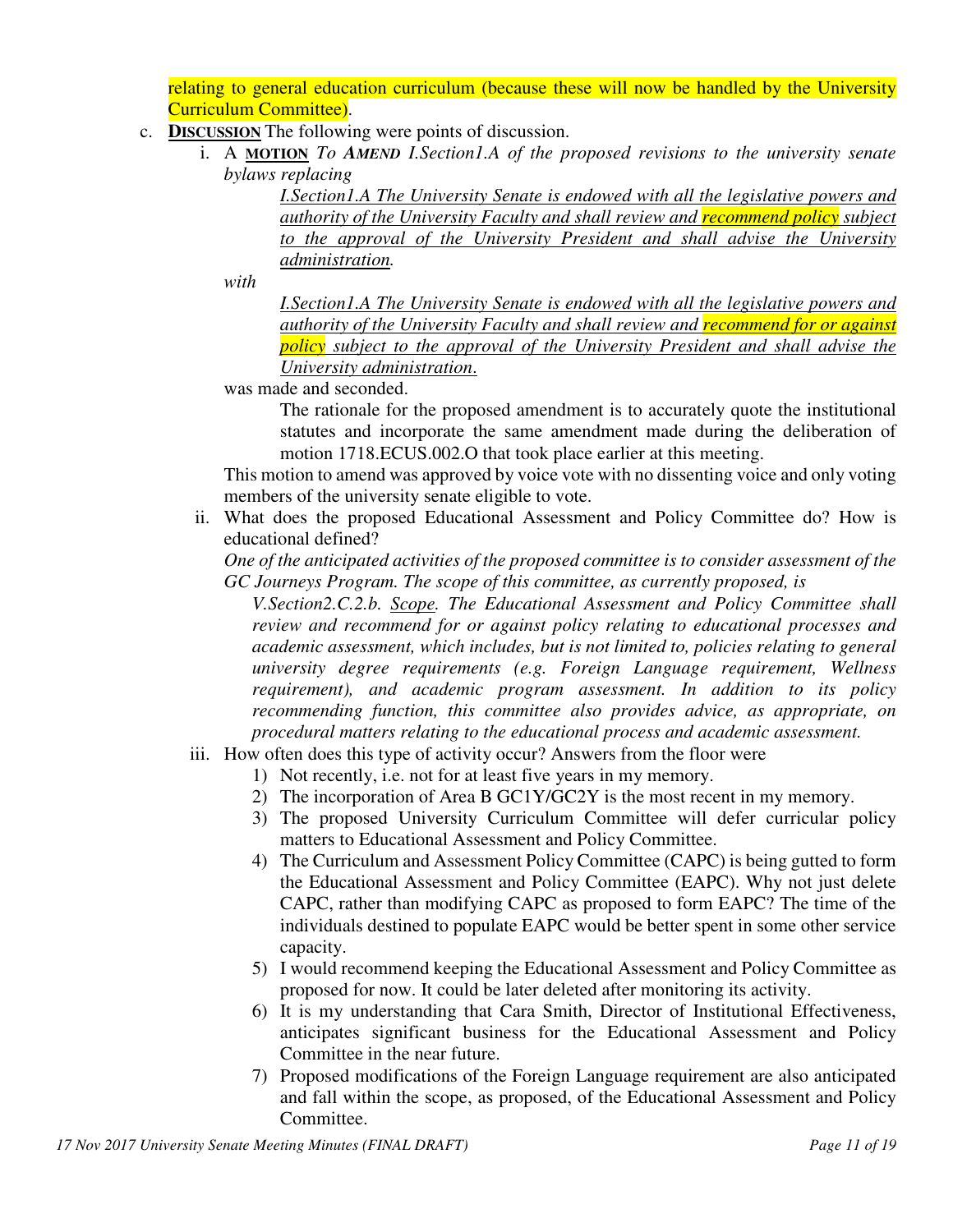- iv. There are multiple references to the Curriculum and Assessment Policy Committee in the proposed revisions to the university senate bylaws. *Yes, we are aware of that. This set of proposed revisions is focusing on the revisions necessary for compliance with the higher order documents (Institutional Statutes and Board of Regents policy). The Executive Committee of the University Senate is already planning on reviewing the university senate bylaws more thoroughly during this academic year to attend to these necessary editorial revisions such as the one you bring to our attention as well as other proposed revisions in the pipeline such as the "appeals" process and the RPIPC composition modification.*
- v. A **MOTION** *To specify the METHOD OF VOTING on Motion 1718.ECUS.003.B as a written ballot* was proposed and seconded.
	- 1) A clarification of whether the written ballot is intended as
		- a) a secret written ballot at this meeting with only those voting members of the university senate present at this meeting eligible to vote or
			- b) an external written ballot implemented electronically with all voting members of the university senate eligible to vote

was requested from the floor.

- 2) The motion maker was receptive to either option.
- 3) Given the number of voting members of the university senate not present at the meeting was deemed significant by a member, this member offered a restatement to clarify the motion as *To specify the METHOD OF VOTING on Motion 1718.ECUS.003.B as an external written ballot implemented electronically with all voting members of the university senate eligible to vote* which replaced the less precise version above.
	- a) Do we have a means by which to implement an electronic ballot? *Yes.*
	- b) President Dorman expressed the following sentiments.
		- You have just approved by voice vote the proposed revisions to the institutional statutes. Prior to that vote, the university senate bylaws were out of compliance with the existing institutional statutes. Failure to adopt the proposed revisions to the university senate bylaws will only put the university senate bylaws further out of compliance with the institutional statutes (as amended).
		- You certainly can vote by electronic means or whatever voting method you prefer but failure to adopt the proposed university senate bylaws revisions will result in the university senate bylaws remaining out of compliance with the institutional statutes.

This motion to specify the method of voting (as an electronic written ballot) failed by voice vote with no ayes and only nay votes being vocalized and only voting members of the university senate eligible to vote.

- vi. A **MOTION** *To specify the METHOD OF VOTING on Motion 1718.ECUS.003.B as a secret written ballot at this meeting with only those voting members of the university senate present at this meeting eligible to vote* was proposed and seconded. This motion to specify the method of voting (as a secret written ballot) was approved by voice vote with no dissenting voice and only voting members of the university senate eligible to vote.
	- 1) Tellers Shea Council and chief teller John Sirmans were appointed by the presiding officer (who at this time was Alex Blazer) to disseminate paper ballots to implement the secret written ballot.
	- 2) Alex Blazer stated *Only those qualified to vote to be specific only voting members of the university senate – should vote. Ballots should be folded individually. Ballots folded together will not be counted as legal votes*.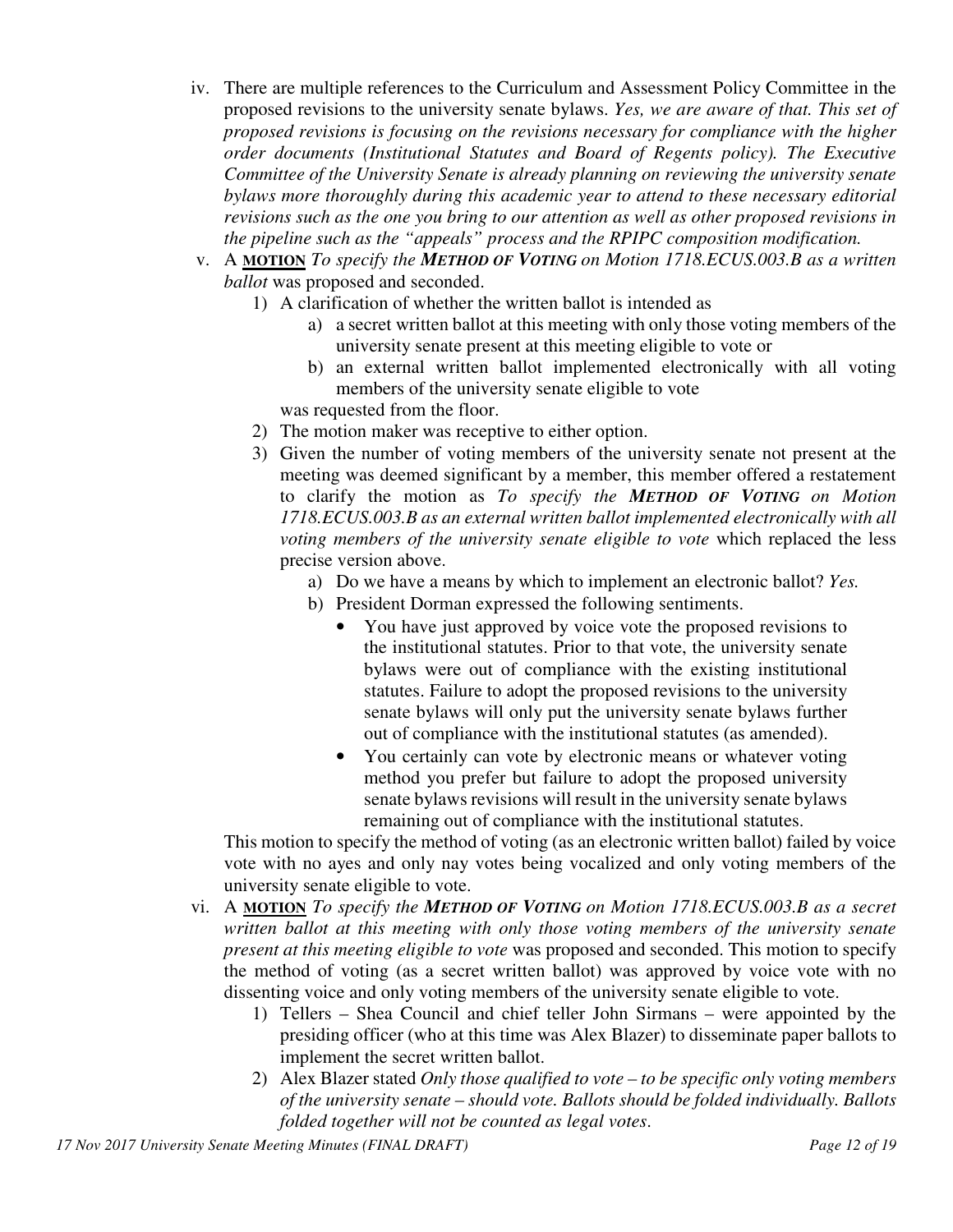- 3) The tellers collected ballots and once they thought they had them all, they alerted the presiding officer.
- 4) Alex Blazer asked the assembly *Have all voted who wish to do so?* There were no members who responded in the negative. Alex Blazer stated *If all have voted, I hereby declare the voting closed* punctuated audibly with a rap of the gavel.
- 5) Each teller counted only the ballots they had collected recording the number of Yes votes and the number of No votes.
- 6) These separate teller counts were brought to the university senate secretary who verified the counts and added the results to get the final tally.
- 7) The final tally was handed to the chief teller who announced the results to the presiding officer so that all present could hear them by saying *Mr. Presiding Officer, there were 33 votes cast, so the number necessary to meet the two-thirds of those votes cast threshold in the university senate bylaws revision process is 22 votes. There were 23 votes cast for the motion and 10 votes cast against the motion.*
- 8) Alex Blazer stated *Based on the reported results by the chief teller, the motion passes.*
- 9) Alex Blazer thanked the tellers for their service.
- d. **SENATE ACTION** In summary, Motion 1718.ECUS.003.B was *APPROVED AS AMENDED* by secret written ballot vote with no additional discussion and 23 votes cast for and 10 votes cast against – meeting *the two-thirds majority of those casting votes favoring adoption* threshold required by the university senate bylaws revision process quoted below – and only voting members of the university senate eligible to vote.
- *e. Note: This was the second reading of this motion. At the conclusion of its first reading at the previous university senate meeting, further deliberation including a vote on this motion was POSTPONED to the next university senate meeting to comply with the university senate bylaws revision process that is quoted here.*

*VI.Section 3. Non-editorial Revisions. Motions regarding non-editorial revisions of these bylaws shall receive consideration at two consecutive regular meetings of the University Senate. At the first of these meetings, the motion shall receive a first reading wherein it is introduced by the Executive Committee in compliance with VI.Section2 and debated by the University Senate but may not be voted on. At the conclusion of this first reading, the motion must be postponed to the next regular meeting of the University Senate. At this next meeting, the motion shall receive a second reading wherein it shall receive disposition. Adoption of the motion shall occur with a twothirds majority of those casting votes favoring adoption and upon approval of the University President.* 

**COMMITTEE REPORTS**: As there were very few minutes of scheduled meeting time remaining when the agenda item of committee reports was reached, Presiding Officer Nicole DeClouette requested that written reports be submitted to university senate secretary Craig Turner for inclusion in the meeting minutes. The reports filed below were submitted in writing by the presenters noted after the committee name.

- 1. **ACADEMIC POLICY COMMITTEE** (APC) John R. Swinton
	- *Officers: Chair John R. Swinton, Vice-Chair Rodica Cazacu, Secretary Catrena Lisse*
		- a. **Meeting** APC met on 3 Nov 2017 from 2:00pm to 3:15pm. The following topic was discussed.
			- i. **Bylaws** APC reviewed the proposed changes of the University Senate Bylaws as they pertain to APC directly. APC has no objection to the proposed revisions. It is noted that in the copy distributed there is an extraneous period separating the penultimate sentence of the APC *Scope* section from the final sentence.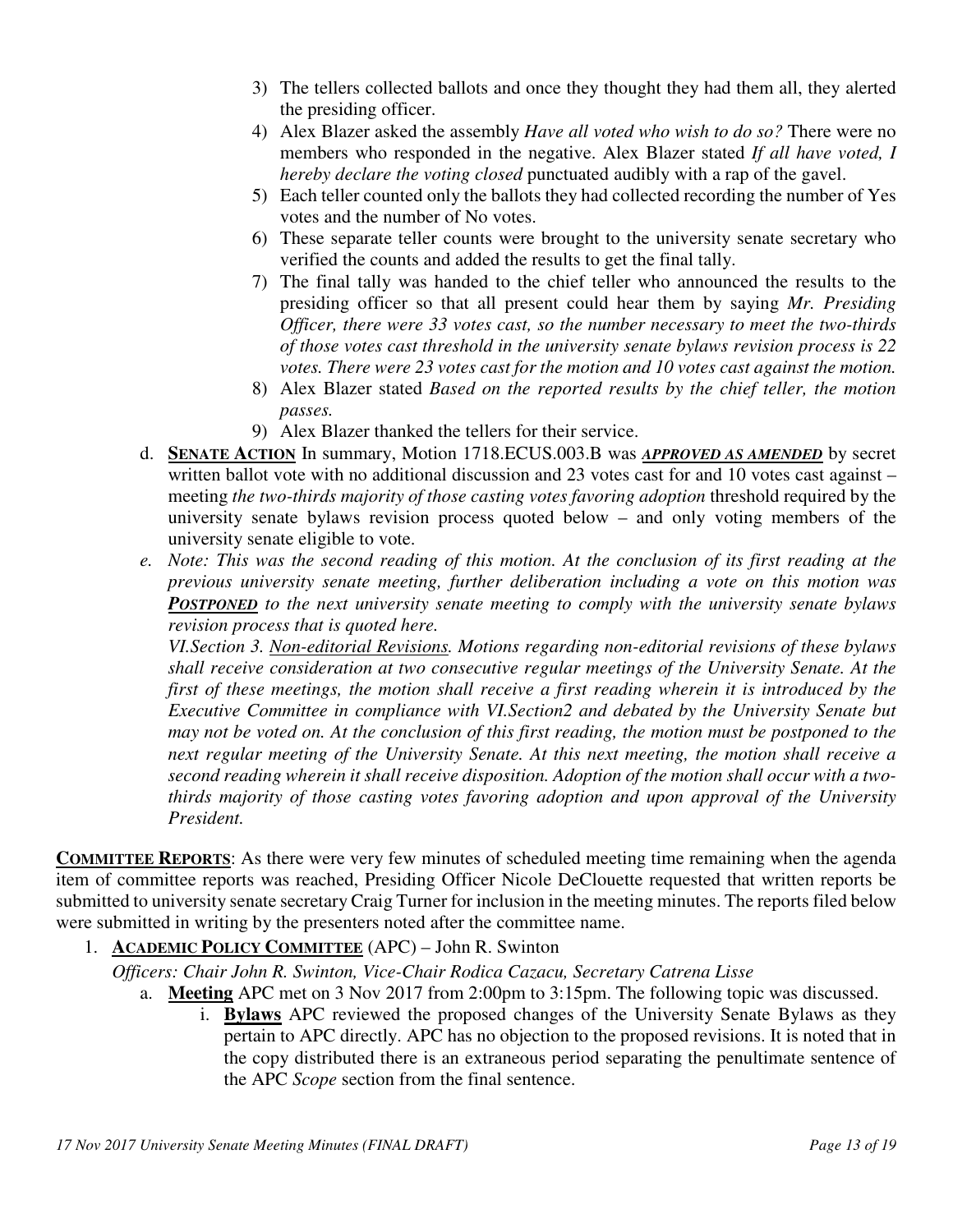- ii. **Students** APC had two student representatives of SGA visit, Cameron Watts and Rahliat Animashaun. We hope they will continue to join us and provide a student perspective as we deliberate.
- iii. **Office Hours** A member asked if there was a policy concerning minimum office hours. The APC Chair promised to inquire at the ECUS/SCC meeting. Alex Blazer provided a link to the Georgia College policy concerning the posting of office hours http://gcsu.smartcatalogiq.com/en/Policy-Manual/Policy-Manual/Academic-Affairs/EmploymentPolicies-Procedures-Benefits/Faculty-Rights-and-Responsibilities/Faculty-Work-Requirements/Office-Hours-Posting The current language at this link reads as follows. *Each instructor shall post office hours on his/her door. The instructor is responsible for maintaining adequate office hours to enable him/her to be available for meeting with any student who wishes to see him/her. In no case shall posted office hours for student consultation be less than a minimum of one clock hour a day.*
- 2. **CURRICULUM AND ASSESSMENT POLICY COMMITTEE** (CAPC) Lyndall Muschell

*Officers: Chair Lyndall Muschell, Vice-Chair Angel Abney, Secretary Angela Criscoe* 

- a. **Meeting** CAPC met on 3 Nov 2017 from 2:00pm to 3:15pm. Beyond the three motions presented earlier in this meeting and the five items included on the consent agenda of this meeting, CAPC has two items on which to report.
	- i. **President Dorman** met with members of CAPC to discuss the development of the University Curriculum Committee and the role of CAPC until the shift occurs.
	- ii. **New Business** CAPC members entertained a brief discussion related to what the work of CAPC might be absent of curriculum matters.

# 3. **SUBCOMMITTEE ON CORE CURRICULUM** (SoCC) – Mary Magoulick

- *Officers: Chair Mary Magoulick, Vice-Chair Brandon Samples, Secretary Kay Anderson* 
	- a. **Information Items** Thus far, SoCC reviewed the following information items this semester.
		- i. Add a new psychology instructor, Stephanie Eileen Jett, to teach GC1Y section, *Psychological Ethics*
		- ii. Add a new business instructor, Cynthia Orms, to teach a new section of *Issues in International Business* (note: it was not indicated on the form whether this is a GC1Y or a GC2Y)
		- iii. Add 2 new instructors, Jamie Addy and Jeffrey Dowdy, for GC1Y sections of *Research in the Age of Google*

NOTE 1: SoCC recommends that Deans and Chairs be reminded of procedure for modifying Area B sections (there is a form on our website to complete), even for cases of adding new instructors to existing sections.

NOTE 2: SoCC encourages departments that anticipate or might need faculty to step in to teach sections at the last minute to develop some versions of Area B sections that could be taught by anyone in that discipline (to avoid the need for last minute proposal submissions).

- b. **GC2Y: Section Title Change** SoCC voted to approve a GC2Y section modification for *Gender and Sexuality: South Asia*. The title is being changed (to better reflect the content) to: *HIV, Gender and Sexuality: South Asia*.
- c. **Area E Proposal** SoCC approved a proposal to add IDST 2050, *Sustainability*, to Area E of the core and then considered and approved a revision of the proposal (with a corrected syllabus), as requested by CAPC (who had the original motion returned by the University Senate).
- d. **New Area B Sections** SoCC has approved 8 new Area B sections this semester thus far:
	- i. GC1Y: *Can Video Games Matter: Video Games as Literature & Cultural Studies*, Sofala-Jones (English)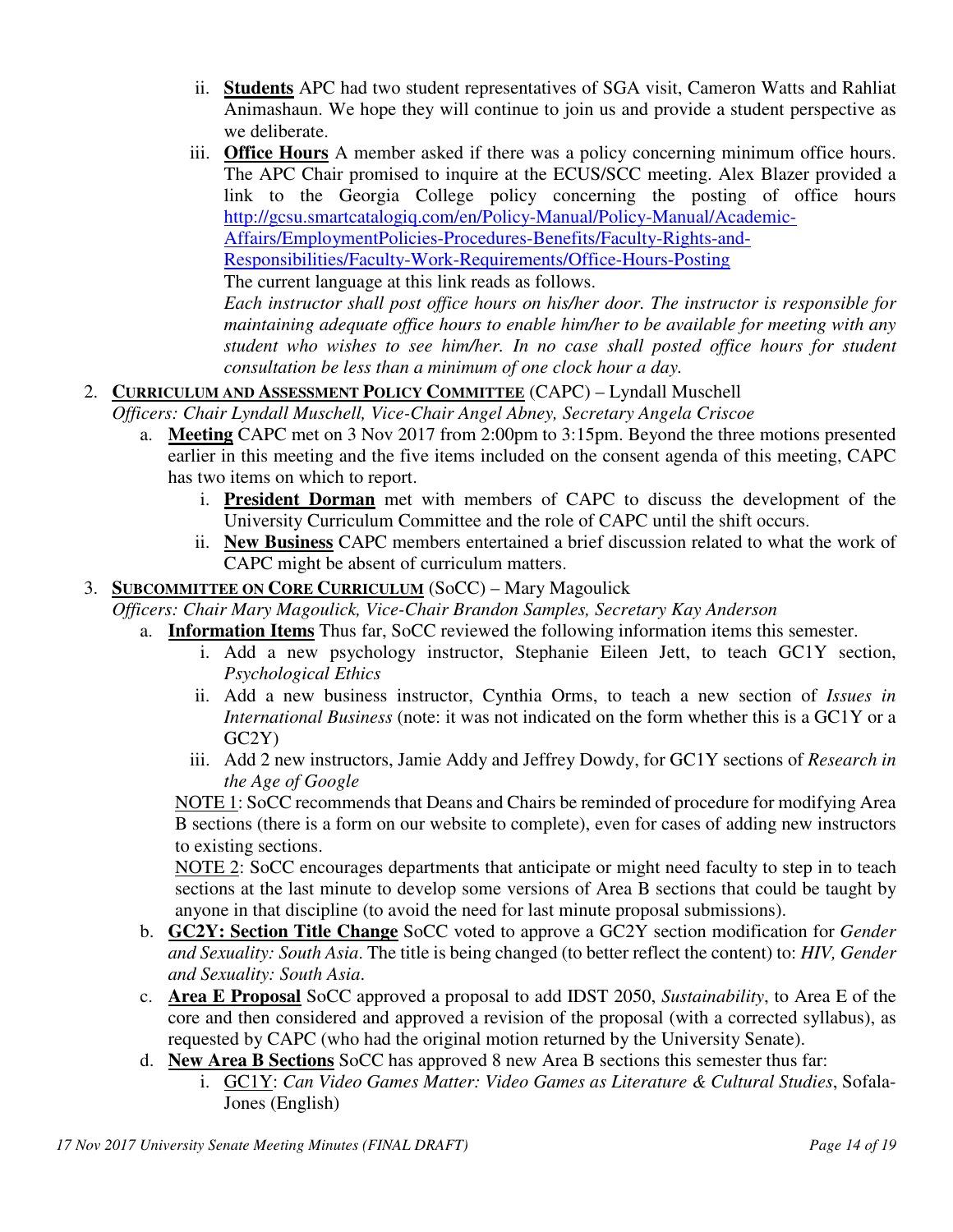- ii. GC1Y *Fantastic Beasts and Protecting Where We Find Them*, DeVore (Biology)
- iii. GC1Y *Hooked on a Feeling: Emotion, Pop Culture, and Philosophy*, Mosch (Philosophy)
- iv. GC1Y *Critical Analysis of Education in America* proposed by John D. Harrison (CoE)
- v. GC2Y *Connecting Culture, Education, and History: Study Abroad in Ghana* (for study abroad), proposed by Warren Hope (CoE)
- vi. GC2Y *Muslims in France* (for study abroad), proposed by Sunita Manian (PALS; COAS)
- vii. GC2Y *Politics, Power, and Tolkien*, Edmondson (Political Science)
- viii. GC2Y *Group Mind and Mental Prisons: Global Perspectives on Obedience*, proposed by Julian Knox (English; COAS)
- e. **Area B Forums** SoCC organized and held two forums this fall to train and discuss teaching in Area B:
	- i. **Training Seminar** for all Faculty in HOW TO PROPOSE AN AREA B SECTION, Friday, Sep 22, 2pm A&S 2-72. About 15 people attended.
	- ii. **Discussion Forum** for faculty teaching (or wishing to teach) about the rewards and challenges of teaching in Area B. Friday, Sep 29, 2pm, A&S 2-39. About 10-12 people attended.
- f. **Third Party Reviewer** SoCC was asked by Dean Ken Procter to serve as a third party reviewer for a professor wishing to adopt her own textbook for use in an Area B section (Dr. Sunita Manian for GC2Y section *HIV, Gender, and Sexuality in South Asia*: the book is *HIV/AIDS in India: Voices from the Margins*, 2017). We discussed and approved this request, noting that we were not setting precedent for future reviews.
- g. **Transition Clarification** SoCC seeks clarification of whether we can continue to review proposals for new Area B sections, and if so, up to what date are we are expected to do so (before the implementation of the new General Education Committee)?

#### 4. **EXECUTIVE COMMITTEE OF THE UNIVERSITY SENATE** (ECUS) – Nicole DeClouette

*Officers: Chair Nicole DeClouette, Vice-Chair Alex Blazer, Secretary Craig Turner*

- a. **Meeting** ECUS met on 3 Nov 2017 from 2:00pm to 3:15pm. The following topics were discussed.
	- i. **Proposed Revisions to Institutional Statutes and University Senate Bylaws** ECUS has not received any questions or feedback regarding the proposed revisions since the first readings at the 20 October 2017 university senate meeting.
	- ii. **"Appeals" Process for Decisions of University Senate Committees**
		- 1) ECUS reviewed the proposed "appeals" process, drafted by John Sirmans, which is a statement about the process for bringing recommendations for or against a proposal from university senate committees to the University Senate.
		- 2) ECUS reviewed the proposed revision to the consent agenda statement specifying the process for removing an item from the consent agenda to be considered separately.
		- 3) There were some editorial changes suggested by ECUS members.
		- 4) Nicole DeClouette will revise and bring back to ECUS for further consideration at its 1 Dec 2017 meeting.
		- 5) These statements, once finalized, are anticipated to be proposed for addition into the university senate bylaws.
	- iii. **2018-2019 Governance Calendar**
		- 1) Craig Turner drafted the 2018-2019 Governance Calendar for ECUS review and he, Alex Blazer, and Nicole DeClouette are in the process of confirming dates with people across campus.
		- 2) ECUS will have a draft of this governance calendar ready for university senate review early in the spring semester.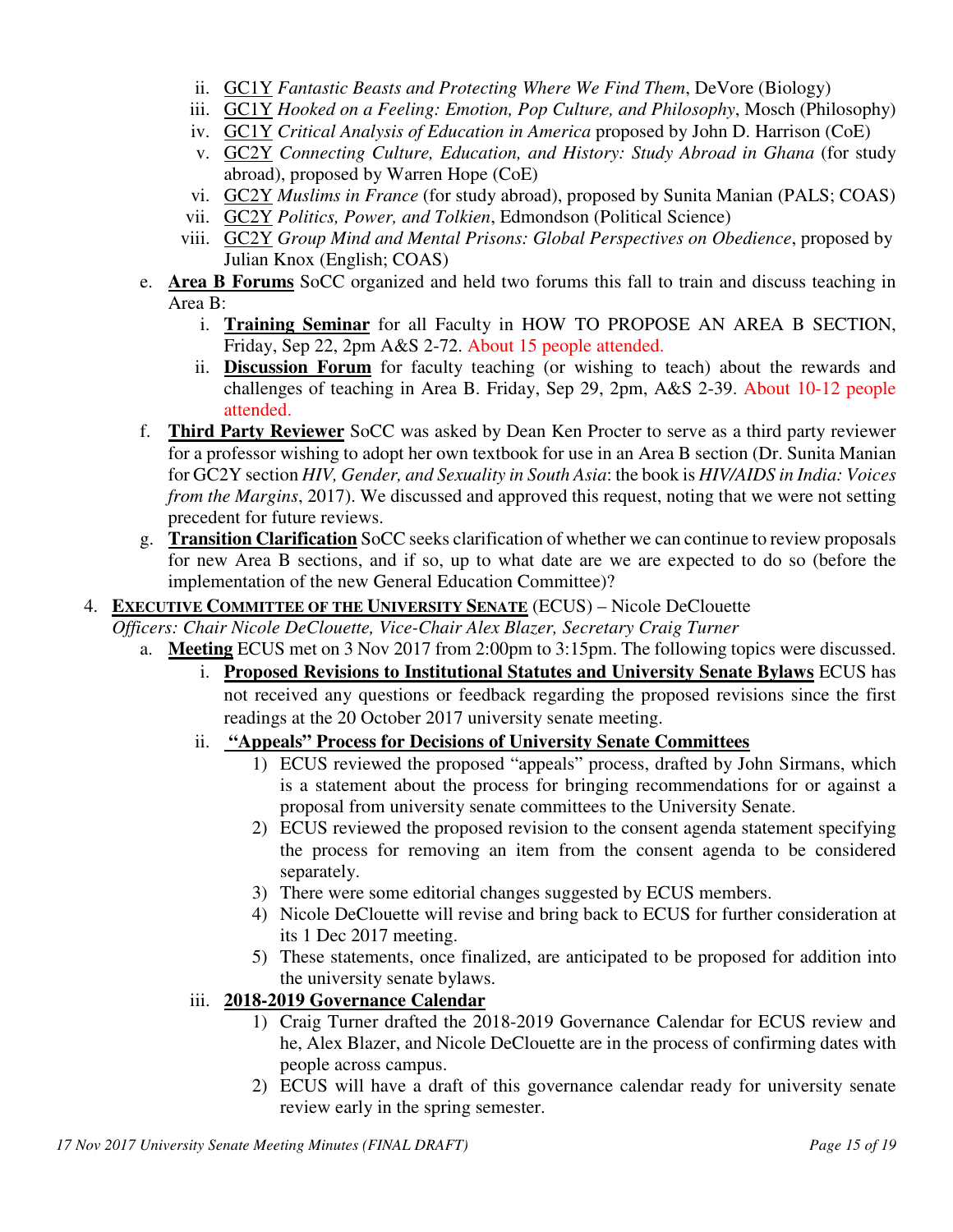### iv. **University Senate Budget and the Second USGFC Representative**

- 1) ECUS considered this proposal recommending the appropriation of University Senate budget funds to support the travel-related expenses incurred by the second USGFC Representative to attend the two USGFC meetings.
- 2) ECUS will sponsor a motion to approve the appropriation of funds to support the travel-related expenses for both of the USGFC representative since the budget belongs to the University Senate.
- 3) ECUS also discussed formalizing this budgetary support in the next round of bylaws revisions.

# v. **Committee Reconstruction**

- 1) Transition from CAPC to EAPC. ECUS discussed that the committee will remain intact for the duration of the academic year, though the name and scope will change if the bylaws are passed by the university senate body and signed by the President.
- 2) SoCC
	- a) Will remain a committee until the bylaws are changed to dissolve it.
	- b) The two elected faculty senators, Mary Magoulick and Christine Mutiti, may either remain on SoCC or they may choose to join another university senate committee for the duration of the academic year.
- 3) In response to the question of how curricular proposals will be handled during the month of December, Provost Brown will create a process by which curricular proposals will be routed if the bylaws revisions are passed by the University Senate and signed by the President.

### vi. **Foundation Account**

- 1) One possible use of the foundation account is to pay for things like food that we are not allowed to pay for with state money.
- 2) Nicole DeClouette will consult with someone in the advancement office to invite their ideas for future use of this account.
- 3) Nicole DeClouette will investigate how to get the University Senate Foundation Account set up as an option for future State Charitable Contribution Program campaigns.
- vii. **University Senate Budget Balance** is \$1,601.77

# 5. **SUBCOMMITEE ON NOMINATIONS** (SCoN) – Alex Blazer

*Officers: Chair Alex Blazer, Secretary Craig Turner, No Vice-Chair position for this committee.*

- a. **SCoN** The Subcommittee on Nominations reports the following.
	- i. **SGA Appointee to RPIPC** As item one of the consent agenda was approved earlier during this meeting, Dean Crawford has replaced Sarah Smith as the SGA Appointee to RPIPC.
	- ii. **EFS Election Oversight** In preparation for Elected Faculty Senator (EFS) elections, election materials were sent to the deans of the academic units (colleges and library). A follow up email has been sent to these deans to offer help and clarification with the elected faculty senator elections. So far, no clarification or help has been requested.
	- iii. **USGFC** Elected Faculty Senators (EFSs) have elected Glynnis Haley to serve a two-year term (2017-2019) as the non-voting representative to the USG Faculty Council.
	- iv. **USGFC Meeting** on Friday, 1 Dec 2017. Let Alex Blazer or Glynnis Haley know topics of discussion that you're interested in.
- 6. **FACULTY AFFAIRS POLICY COMMITTEE** (FAPC) David Johnson
	- *Officers: Chair David Johnson, Vice-Chair Ashley Taylor, Secretary Sarah Handwerker*
		- a. **Meeting** FAPC met on 3 Nov 2017 from 2:00pm to 3:15pm. The following topics were discussed.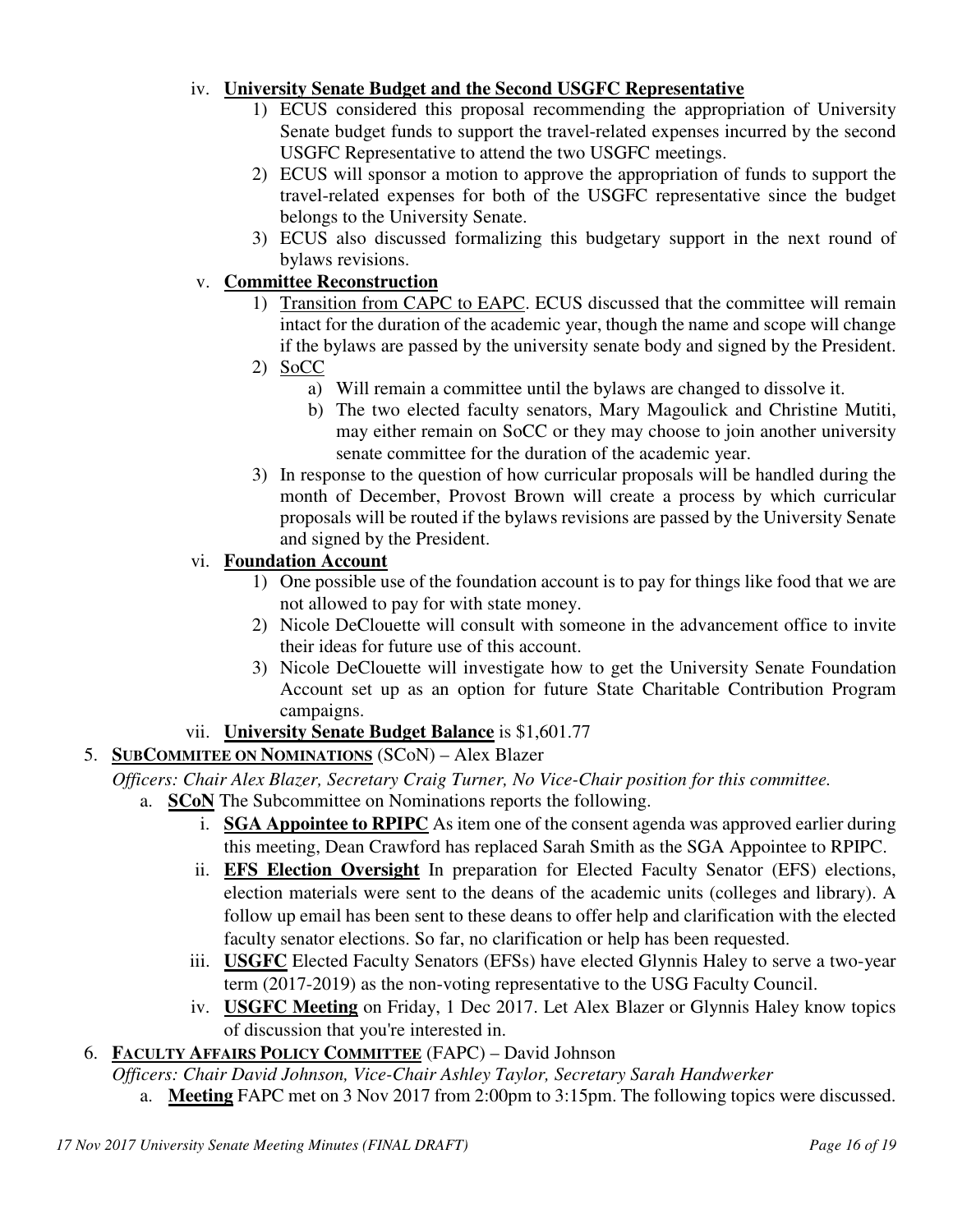- i. **Motion** FAPC has passed a motion to ENDORSE a Peer Teaching Evaluation Pilot Program through committee, and this motion was considered by the university senate earlier at this meeting.
- ii. **Study Abroad** There was discussion about policy issues regarding Study Abroad Courses and the role of department chairs and the International Education Center At the 3 Nov 2017 meeting of ECUS with Standing Committee Chairs, it was noted that there had been two separate and distinct internal audits on this resulting in the conclusion that employees are being paid properly and making some adjustments to reconcile past inconsistencies. These audits are available for review to any interested party.
- iii. **Emeritus** Discussion of the treatment of Emeritus Professors At the 3 Nov 2017 meeting of ECUS with Standing Committee Chairs, there was general agreement that there is no clear institutional policy that codifies rights of emeritus faculty. There was a recommendation to reconsider the proposed policy that almost passed as motion 1516.FAPC.001.P.
- iv. **Bylaws and Statutes** General concern that faculty may be pressured into giving away their voice with regards to the rewriting of university senate bylaws and statutes.
- 7. **RESOURCES, PLANNING AND INSTITUTIONAL POLICY COMMITTEE** (RPIPC) Diana Young *Officers: Chair Diana Young, Vice-Chair Donna Bennett, Secretary Courtney Manson* 
	- a. **Meeting** RPIPC met on 3 Nov 2017 from 2:00pm to 3:15pm. The following topics were discussed.
		- i. **Environmental Health and Safety** Shea Groebner (Environment Health and Safety & Fire Safety Assistant Director) spoke with RPIPC about a proposed "open flame" policy that EHS has been drafting. Then, committee members identified suggestions we would send to Shea to modify the draft.
		- ii. **Parking** We also discussed current questions regarding parking and transportation issues; Donna Bennett (Parking & Transportation Advisory Committee) provided feedback on behalf of the PTAC. As some of the questions fielded were more complicated or required context, John Bowen asked to speak with RPIPC at its 1 Dec 2017 meeting to follow up.
- 8. **STUDENT AFFAIRS POLICY COMMITTEE** (SAPC) Emily Gomez

*Officers: Chair Emily Gomez, Vice-Chair Wanda Johnson, Secretary Simplice Tchamna-Kouna*

- a. **Meeting** SAPC met on 3 Nov 2017 from 2:00pm to 3:15pm. The following topics were discussed.
	- i. **Diversity Action Plan** Discussion of Diversity Action Plan and how Student Government can help implement it (with Dr. Womack).
		- 1) SGA can help spread the word about where students can go to report and handle student complaints - Student Affairs then Legal Affairs
		- 2) Help develop a media strategy
	- ii. **Early College** Discussion of Georgia College students' relationship with Early College students -- how can the relationship be improved? How can we see more Early College students enroll in Georgia College? (with Dr. Sallad).
		- 1) Problems-Move on When Ready funding doesn't supply enough courses at GC that interest the Early College students. The courses often don't require the students to attend GC community events-so they don't feel like part of GC.
		- 2) Student organizations and student senate can reach out more to EC students.
		- 3) SOAR Mentoring is helpful in making EC students feel connected to the GC community.

# 9. **STUDENT GOVERNMENT ASSOCIATION** (SGA) – Mike Muller

*Officers: President Mike Muller, Vice President Matthew Jones, Secretary Kenneth Adams, Treasurer Sarah Smith* a. **SGA Activities** The written report received from SGA President Mike Muller is provided here.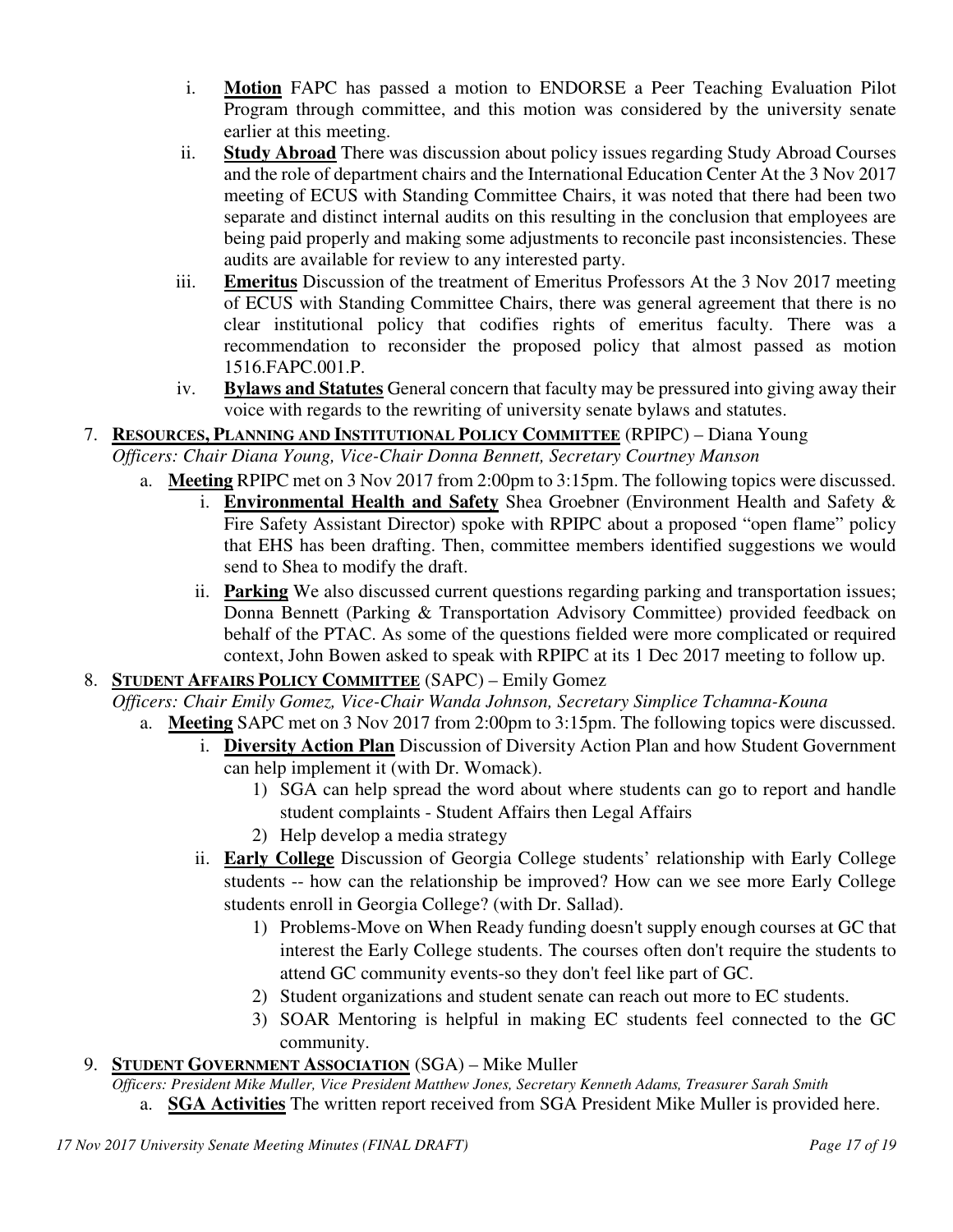- i. **Regrets** I am sorry I could not join you all at University Senate today, I am currently in Atlanta with the Dean of the College of Arts and Sciences Search Committee.
- ii. **Recent Activity** Student Government has recently had two very large events: a Town Hall for students to express their concerns and a fundraising event modeled after the *Family Feud* game show.
- iii. **Early College** My Chief of Staff is currently working to recreate the close relationship between Early College and our SGA in order to promote inclusion of all Georgia College students on this campus.
- iv. **APC** Our SGA has begun to send a student as a public viewer to attend meetings of the Academic Policy Committee.
- v. **Transparency** Internally, our organization is working to become more transparent through increasing informational resources on our website and creating new avenues for publishing passed legislation.
- vi. **Good Wishes** I hope you all have a good weekend and are going to have a good Thanksgiving Break!
- vii. **Contact Me** Please reach out to me by email at sga.president@gcsu.edu if you have any questions or concerns.

# **ANNOUNCEMENTS/ INFORMATION ITEMS**:

- 1. **UNIVERSITY CURRICULUM COMMITTEE AD HOC TASK FORCE UPDATE** John R. Swinton As the university senate representative to this task force, I am sharing the following with you.
	- a. **Key Developments (1 Nov 2017 meeting of the Task Force)**
		- i. Suggestions from the previous meeting were integrated into the working document.
		- ii. The key element of interest to the University Senate is that while the University Curriculum Committee (UCC) may suggest curriculum policy changes, it will do so through the next generate of CAPC (EAPC?). This preserves the University Senate's role in recommending policy while freeing up the UCC to review course proposals and the like. As a result, UCC will look very similar to SoCC.
		- iii. In that light, Dr. Mary Magoulick has made a number of suggestions to ensure that the composition of UCC represents all of the curriculum areas that are represented on SoCC.
		- iv. Please find attached the current drafts of the Flow Chart and the UCC Review Process.
		- v. This task force meets two more times to work out additional issues.
	- b. **Questions** were invited from the floor. There were none.

### **OPEN DISCUSSION:** Nicole DeClouette invited open discussion from the floor. There was none.

### **ADJOURN**:

- 1. **PRESIDING OFFICER 26 JANUARY 2018** Nicole DeClouette noted that John R. Swinton will serve as Presiding Officer for the 26 Jan 2018 university senate meeting as she, Presiding Officer Elect Alex Blazer and Presiding Officer Emeritus Chavonda Mills have all extended regrets and are unable to attend that meeting as they will be representing the university at a conference.
- 2. **ATTENDANCE AND THE SIGN-IN SHEET** Nicole DeClouette requested that each individual present at the meeting sign the university senator attendance sheet or guest sign-in sheet on their way out if they hadn't already signed in.
- 3. **MOTION TO ADJOURN** As there was no further business, a motion to adjourn was made, seconded, and approved. The meeting was adjourned at 4:44 p.m.

### **SUPPORTING DOCUMENTS**: